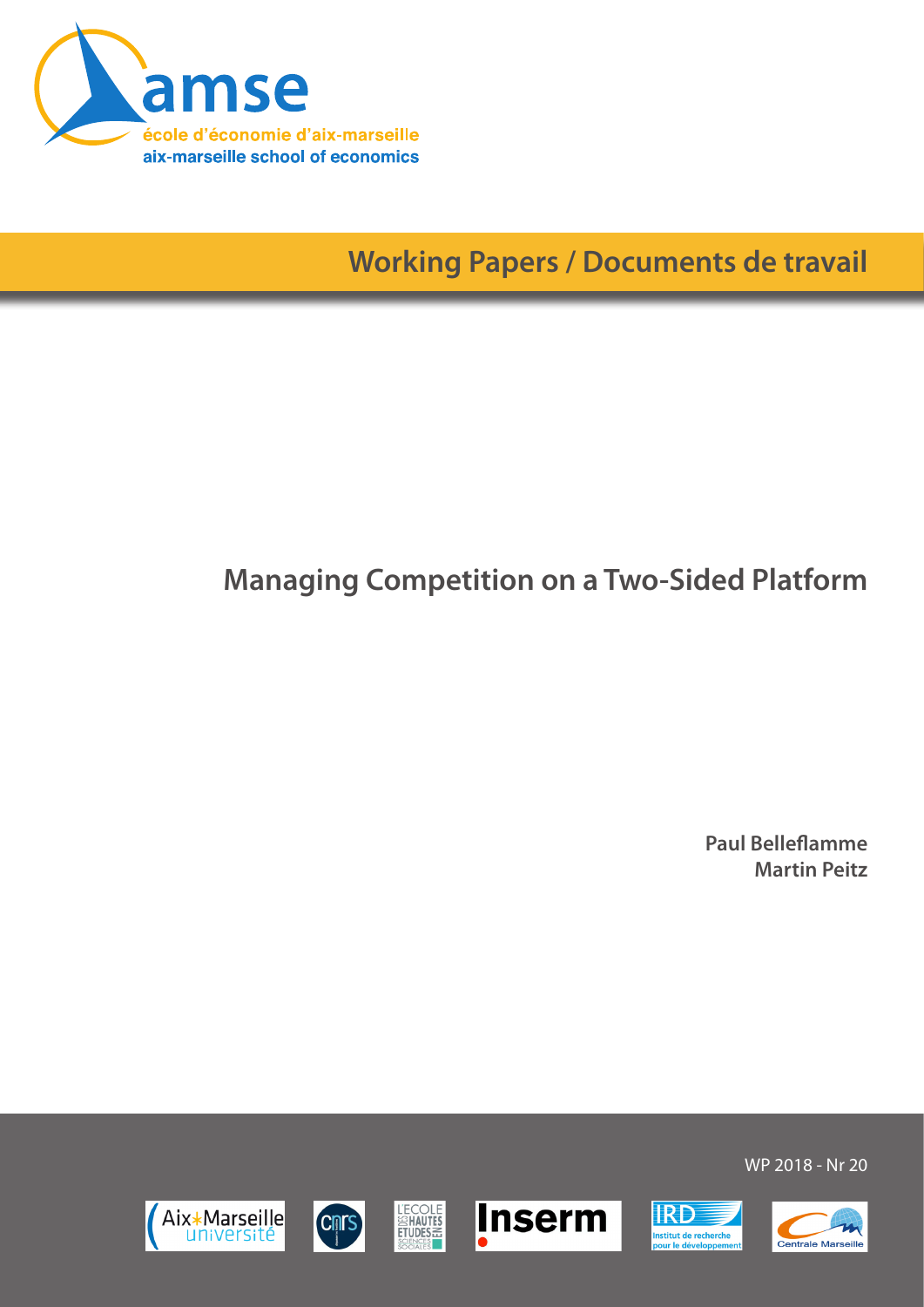# Managing competition on a two-sided platform

Paul Belleflamme<sup>†</sup> Aix-Marseille University Martin Peitz<sup>‡</sup> University of Mannheim

This version: June 2018

#### Abstract

On many two-sided platforms, users on one side not only care about user participation and usage levels on the other side, but they also care about participation and usage of fellow users on the same side. Most prominent is the degree of seller competition on a platform catering to buyers and sellers. In this paper, we address how seller competition affects platform pricing, product variety, and the number of platforms that carry trade.

Keywords: Network effects, two-sided markets, platform competition, intermediation, pricing, imperfect competition

JEL-Classification: D43, L13, L86

We would like to thank Markus Reisinger and Julian Wright for helpful suggestions. Martin Peitz gratefully acknowledges funding by the Deutsche Forschungsgemeinschaft (DFG) through CRC TR 224.

<sup>&</sup>lt;sup>†</sup>Aix-Marseille Univ., CNRS, EHESS, Centrale Marseille, AMSE; Paul.Belleflamme@univ-amu.fr. Other affiliations: KEDGE Business School and CESifo.

<sup>&</sup>lt;sup>‡</sup>Department of Economics and MaCCI, University of Mannheim, 68131 Mannheim, Germany, Martin.Peitz@gmail.com. Other affiliations: CEPR, CESifo, and ZEW.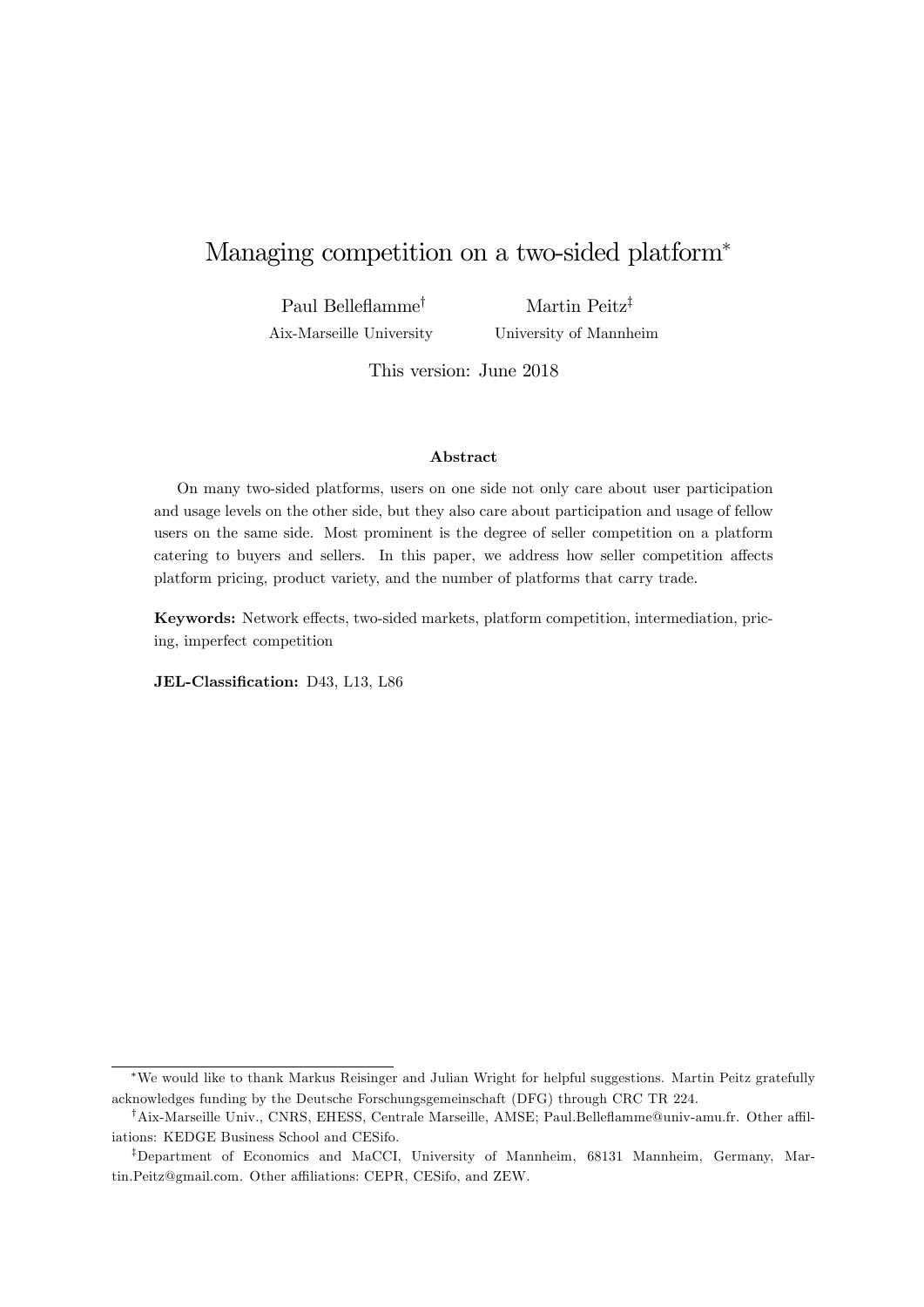## 1 Introduction

Many platforms enable or facilitate trade between buyers and sellers. Probably since the Stone Age, people gather at central places to exchange goods and provide services. Medieval trade fairs brought buyers and sellers into contact. The offline world features many platforms including stock exchanges, currencies, áea markets, shopping malls, newspapers, magazines, and broadcasters. Electronic payment systems, software platforms, and digital marketplaces are more recent prominent platforms allowing two distinct groups of participants to interact and exchange goods or services.

Starting with the seminal papers by Caillaud and Jullien (2003), Rochet and Tirole (2003), and Armstrong (2006), the economic literature on two-sided platforms focuses on cross-group external effects. Such focus seems natural as cross-group effects directly stem from the desire of the two groups of agents to interact and, thereby, give their raison d'être to two-sided platforms. However, in many economic environments, platforms also have to factor in the fact that the attractiveness of a platform for the members of one group also depends on the participation of the members of the very same group. That is, there exist within-group external effects, which platforms have to take into account when choosing their strategies. Let us describe a number of settings in which such effects are present.

Negative within-group effects appear when the members of one group compete with one another to interact with the other group. For instance, given a set of buyers on the platform, the expected profits of sellers on Ebay decrease in response to the entry of competing sellers. Similarly, if an additional competing shop opens in a shopping mall, the expected profits of existing shops decrease given a set of buyers in the mall. Another example is dating apps. These are characterized by positive cross-group external effects, as the app becomes more attractive the more it is used by people of the opposite gender. However, they are also characterized by negative within-group external effects, as more people of the same gender make it less likely that a match materializes for a particular person. Different from a buyer-seller context, there is typically no monetary transaction between users on a dating app.

Negative within-group effects may also arise because of congestion problems—for instance, sellers may compete for buyer attention, which is scarce. Consumption externalities are another instance of negative within-group effects. For instance, referring to Airbnb visitors, Slee (2016) reports that "as their numbers grow, they erode the very atmosphere in which they bask and threaten the livability of the city for residents." This arguably also applied to fellow visitors. Congestion effects may also be present on digital platforms with limited bandwidth such that, e.g., the delivery of research result is slowed down—this would imply that the stand-alone utility of the platform suffers from a lot of buyer participation. In the offline world, congestion problems appear when the platformís physical venue is too crowded; for instance, shoppers may get stuck in a crowded shopping mall and, as a result, make fewer purchase attempts.<sup>1</sup>

 $1By$  contrast, there also exist market environments with positive within-group effects; for instance, Belleflamme, Omrani and Peitz (2015) explain that a larger ëcrowdí of funders on a crowdfunding platform increases the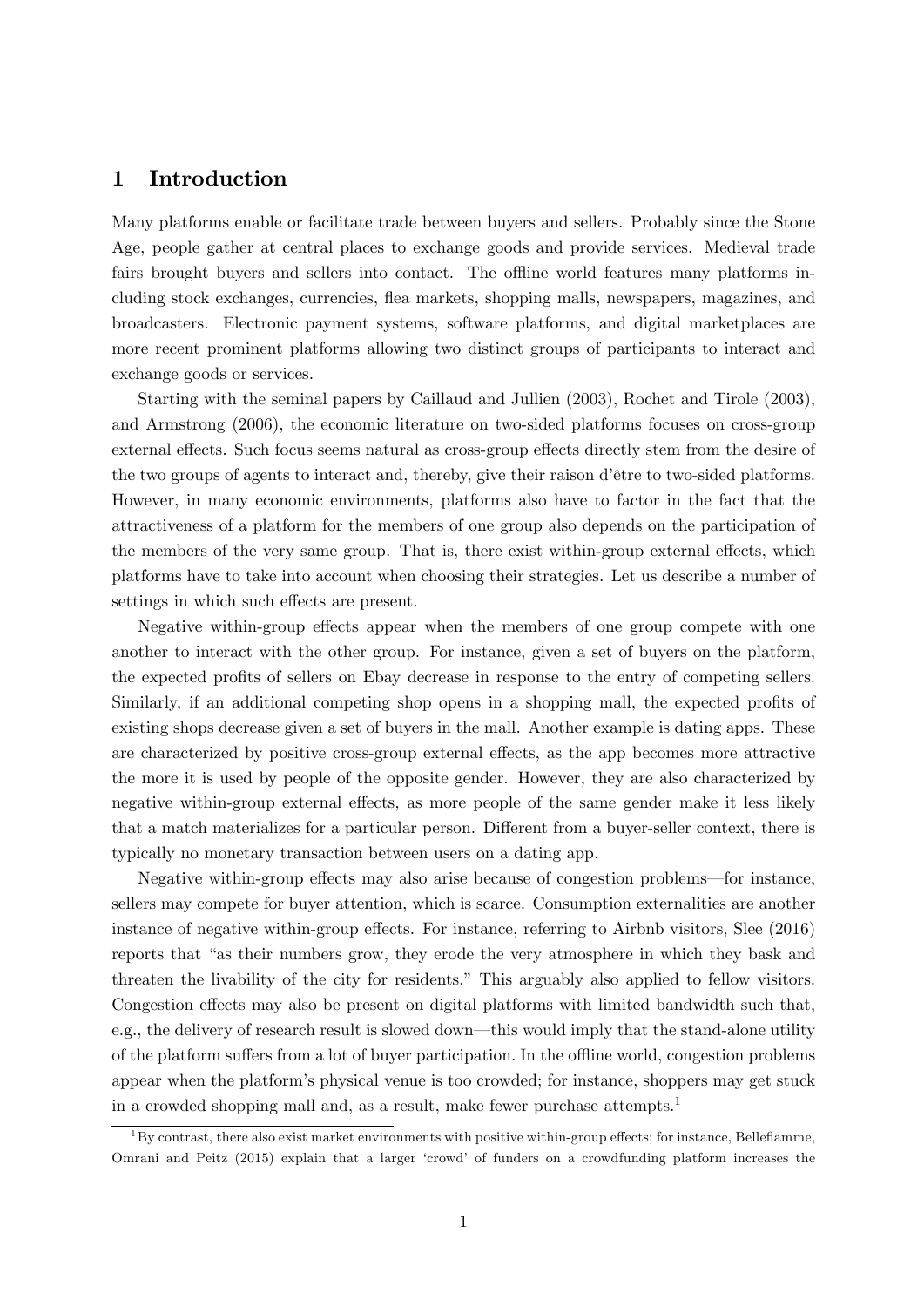In this paper, we focus on competition in a buyer-seller context and we examine how such competition affects outcomes in platform markets. We consider a two-sided platform that enables trade between buyers and sellers—these sellers make non-discriminatory take-it-or-leave-it offers to buyers. Imperfect competition between sellers has the standard property that an additional seller on the platform leads to lower per-buyer profit for each seller already on the platform—a negative within-group external effect. It also often leads to lower prices and more variety, which buyers like. Thus, the additional seller may generate more participation on the buyer side, which in turn will benefit all sellers—the combination of two positive cross-group external effects. Our objective is to analyze how platforms take these conflicting effects into account when choosing their price- and non-price strategies.

One way to carry out such analysis is to augment standard two-sided platform models by adding a parameter that measures a negative effect within the group of sellers, and to study the allocative effects in response to a change of this parameter; we review below some papers that follow this path (e.g., Belleáamme and Toulemonde, 2009). However, in light of the argument above, such comparative statics can be misconceived, as seller competition also affects how buyers and sellers value the interaction with each other. For instance, an increase in seller competition drives down per-consumer profits and, thus, increases the strength of the negative within-group external effect on the seller side. At the same time, the per-seller consumer benefit is affected and, thus, the strength of the cross-group external effect exerted by sellers on consumers changes as well. Hence, an increase in seller competition affects two parameters in the reduced form model at the same time. This implies that these parameters should not be treated as primitives of the model. We need instead to couple standard two-sided platform models with micro-foundations of seller competition and buyer-seller relationships. This is the route that we take in this paper.<sup>2</sup>

This paper is organized as follows. First, we consider seller competition on a monopoly platform and its effect on prices and product variety. Second, we study platform competition; in particular, we generalize the two-sided singlehoming model of Armstrong (2006) to allow for seller competition. Third, we examine the ináuence of seller competition on the number of platforms carrying positive volume of trade. Our objective is to synthesize existing literature, which will be referenced in the main text.

## 2 Prices and product variety on a monopoly platform

In this section, we focus on a single platform that facilitates the interaction between buyers and competing sellers. We first develop a baseline model to derive the main intuitions. We then extend the analysis by reviewing the extant literature.

probability that any project will be realized, which benefits all funders. Another instance is learning from others in the same group on a platform.

 ${}^{2}$ Lin, Wu and Zhou (2016) also consider seller competition, and show that a monopoly platform bases its pricing on characteristics that affect both sides of the market.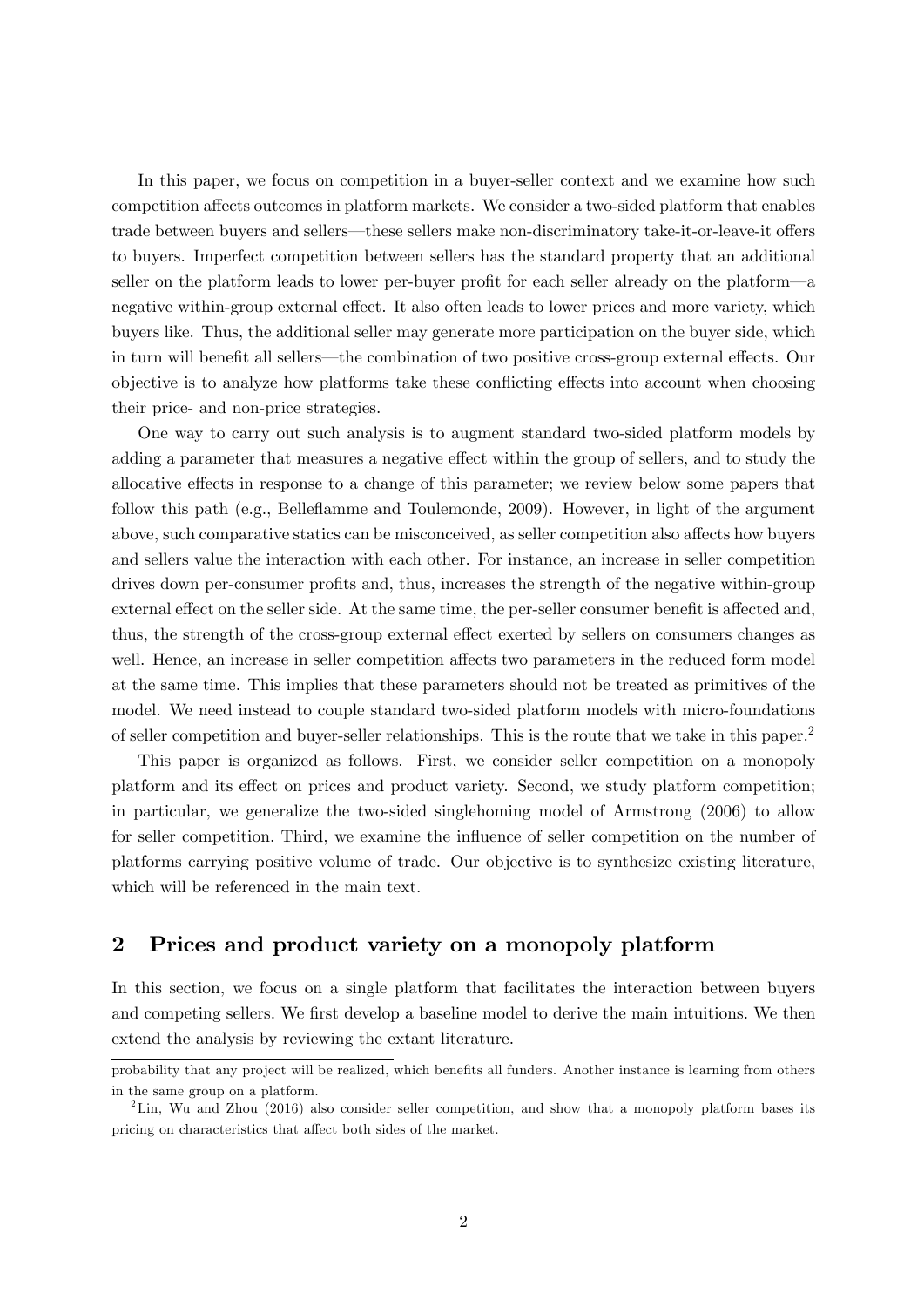#### 2.1 A baseline model

Let us define the seller and buyer net surplus of visiting the platform (gross of any opportunity cost) respectively as  $v_s = r_s + \pi (n_b, n_s) - m_s$  and  $v_b = r_b + u (n_b, n_s) - m_b$ . Here,  $r_g$  is the stand-alone utility on side  $g \in \{b, s\}$  and  $m_g$  is the fixed membership or subscription fee charged by the platform to side g. The general functions  $\pi(n_b, n_s)$  and  $u(n_b, n_s)$  represent the net gains from trade for any seller and any buyer on the platform. They both potentially depend on the number of buyers and on the number of sellers who are present on the platform, meaning that any form of cross-group and within-group external effects are permitted. We assume that both functions are twice continuously differentiable in their two arguments. In this paper, we focus on fixed fees per participant and do not allow the platform to charge usage fees. This is reasonable in situations in which monitoring transactions is prohibitively costly or in which consumers can bypass the platform at negligible cost.<sup>3</sup> We consider a model with three stages: first, the monopoly platform sets the fixed fees; second, buyers and sellers simultaneously decide to enter (alternatively, the platform admits a certain number of buyers of sellers on the platform and fees then clear the market); and, third, participating sellers play an oligopoly game. We analyze properties of the subgame-perfect Nash equilibrium.

In this monopoly model, we assume that a mass of Z buyers and of Z sellers have an outside option that is uniformly distributed on [0, Z], with Z large.<sup>4</sup> Hence, for given  $m_s$  and  $m_b$ , the equilibrium number of buyers and sellers is implicitly characterized by  $n_s = r_s + \pi (n_b, n_s) - m_s$ and  $n_b = r_b + u (n_b, n_s) - m_b$ . We postulate that there is a unique solution to this system of equations,  $n_s(m_s, m_b)$  and  $n_b(m_s, m_b)$ , which imposes further restrictions on u and  $\pi$ . From the system of equations, we have  $m_s = r_s + \pi (n_b, n_s) - n_s$  and  $m_b = r_b + u (n_b, n_s) - n_b$ . The platform's profit is  $\Pi = n_b(m_b - f_b) + n_s(m_s - f_s)$ . In light of the buyers' and sellers' participation decisions, the platform's profit maximization problem can be written as  $\max_{n_b,n_s} n_b[r_b + u(n_b,n_s) - n_b$  $f_b$  +  $n_s$   $[r_s + \pi (n_b, n_s) - n_s - f_s]$ . The profit-maximizing number of sellers and buyers on a platform satisfies the system of first-order conditions

$$
\begin{cases}\n\frac{\partial \Pi}{\partial n_b} = \left[r_b + u\left(n_b, n_s\right) - 2n_b - f_b\right] + \frac{\partial u\left(n_b, n_s\right)}{\partial n_b} n_b + \frac{\partial \pi\left(n_b, n_s\right)}{\partial n_b} n_s = 0, \\
\frac{\partial \Pi}{\partial n_s} = \left[r_s + \pi\left(n_b, n_s\right) - 2n_s - f_s\right] + \frac{\partial u\left(n_b, n_s\right)}{\partial n_s} n_b + \frac{\partial \pi\left(n_b, n_s\right)}{\partial n_s} n_s = 0.\n\end{cases}
$$

The second-order conditions require

$$
\frac{\partial^2 \Pi}{\partial n_b^2} < 0, \, \frac{\partial^2 \Pi}{\partial n_s^2} < 0 \text{ and } \frac{\partial^2 \Pi}{\partial n_b^2} \frac{\partial^2 \Pi}{\partial n_s^2} - \left(\frac{\partial^2 \Pi}{\partial n_b \partial n_s}\right)^2 > 0.
$$

<sup>3</sup>Otherwise, a platform may want to impose usage charges if participants are heterogeneous with respect to the benefit they derive from usage. As discussed by Rochet and Tirole (2006) for the case in which sellers' products are independent (neither substitutes nor complements), membership fees are the "right" instrument to use if platforms only face heterogeneity in opportunity costs from participating. Seller competition does not affect this insight.

<sup>4</sup>Due to seller heterogeneity inframarginal sellers will make a positive net surplus. If sellers were homogeneous, the platform would extract all rents on the seller side. For monopoly pricing with more general distributions, see Hagiu (2009). In models with a discrete number of sellers, we assume that the opportunity cost of the nth seller is n. For expositional convenience, with a finite number of sellers, we treat the number of sellers at stage  $1$  as a real number.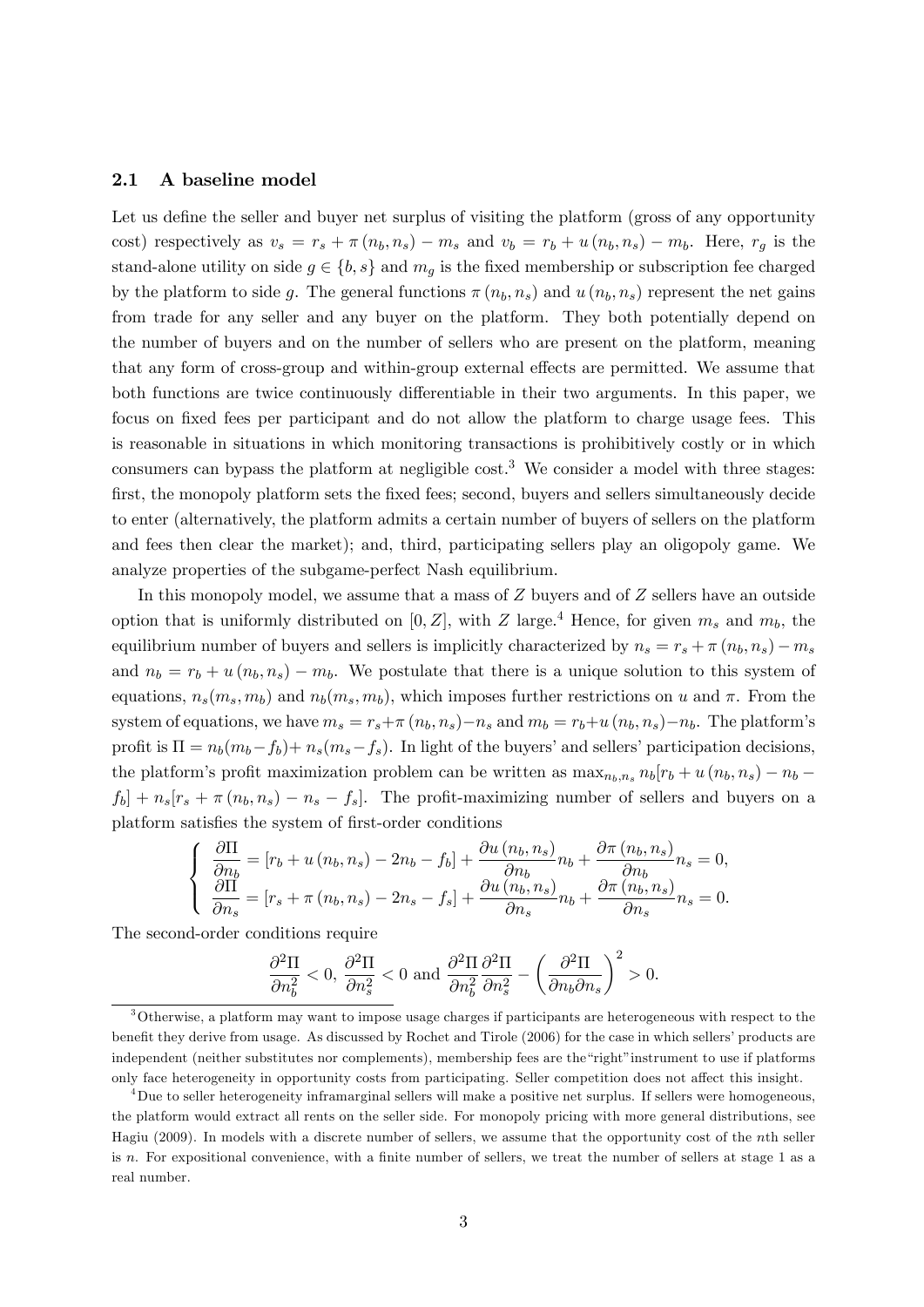We now focus on situations in which within-group external effects are negative for sellers (reflecting seller competition) and absent for buyers. As for cross-group external effects, they are positive in both directions. We simplify the surplus functions as follows:  $\pi(n_b, n_s) \equiv n_b \tilde{\pi}(n_s)$ and  $u(n_b, n_s) \equiv n_s \tilde{u}(n_s)$ ; both functions will be parametrized by a parameter that measures the intensity of competition among sellers. We now provide two examples with these properties.<sup>5</sup>

#### **Example 1** Cournot competition with horizontally differentiated products

Suppose that sellers are Cournot competitors with horizontally differentiated products and constant marginal costs c; the demand for variety k, produced by seller k (with  $k = 1 \ldots n_s$ ) is given by  $p_k = a - q_k - \gamma q_{-k}$  (with  $q_{-k} = \sum_{g \neq k} q_g$ ) for strictly positive prices and zero otherwise.<sup>6</sup> Solving for the Cournot equilibrium and setting, without loss of generality,  $a - c = 1$ , we can compute the equilibrium profit for each seller and the consumer surplus as (see the details in Appendix 6.1):

$$
\pi(n_b, n_s) = n_b \tilde{\pi}(n_s) = n_b \frac{1}{(2 + \gamma (n_s - 1))^2} \text{ and } u(n_b, n_s) = n_s \tilde{u}(n_s) = n_s \frac{(1 + \gamma (n_s - 1))}{2 (2 + \gamma (n_s - 1))^2}.
$$

#### Example 2 Monopolistic competition with CES demand

Suppose that products are differentiated and a continuum of single-product sellers simultaneously set prices. Conditional on visiting the platform, consumers have CES preferences over the differentiated products.<sup>7</sup> Demand for product j is

$$
q(j) = \frac{p(j)^{-\frac{1}{1-\rho}}E}{\int_0^{n_s} p(i)^{-\frac{\rho}{1-\rho}}di},
$$

where  $p(j)$  is the price of variant j, E is income spent on the differentiated goods industry, and  $\rho \in (0, 1)$  is inversely related to the degree of product differentiation. Seller j maximizes his gross profit (per unit mass of buyers)  $\tilde{\pi} = (p - c)p^{-\frac{1}{1-\rho}}A$ , where c is the constant marginal cost of production, and  $A \equiv E / \int_0^{n_s} p(j)^{-\frac{\rho}{1-\rho}} dj$ . Using symmetry, the first-order conditions of profit maximization yield the equilibrium price  $p = c/\rho$ . In this example, an increase in product variety has no price effect, so  $\partial p/\partial n_s = 0$ . In equilibrium, the profit per unit mass of buyers and the utility per unit mass of sellers are respectively given by

$$
\tilde{\pi}(n_s) = (1 - \rho) \frac{E}{n_s}
$$
 and  $\tilde{u}(n_s) = \frac{\rho E}{c} n_s^{\frac{1-2\rho}{\rho}}$ .

A special case is  $\rho = 1/2$ , as in this case  $\tilde{u}(n_s)$  is constant in  $n_s$ ; this describes a situation in which seller competition generates a negative within-group external effect, whereas seller competition has no effect on a consumer's per-seller gross benefit.

 $5$ Another example, in which sellers compete on a Salop circle, can be found in Lin, Wu and Zhou (2016).

 $6$ We suppose here that there is a finite number of discrete sellers and then ignore the integer constrains. For the corresponding version of this model with a continuum of sellers, see, e.g., Ottaviano and Thisse (2011).

<sup>7</sup>This example is taken from Nocke, Peitz, and Stahl (2007).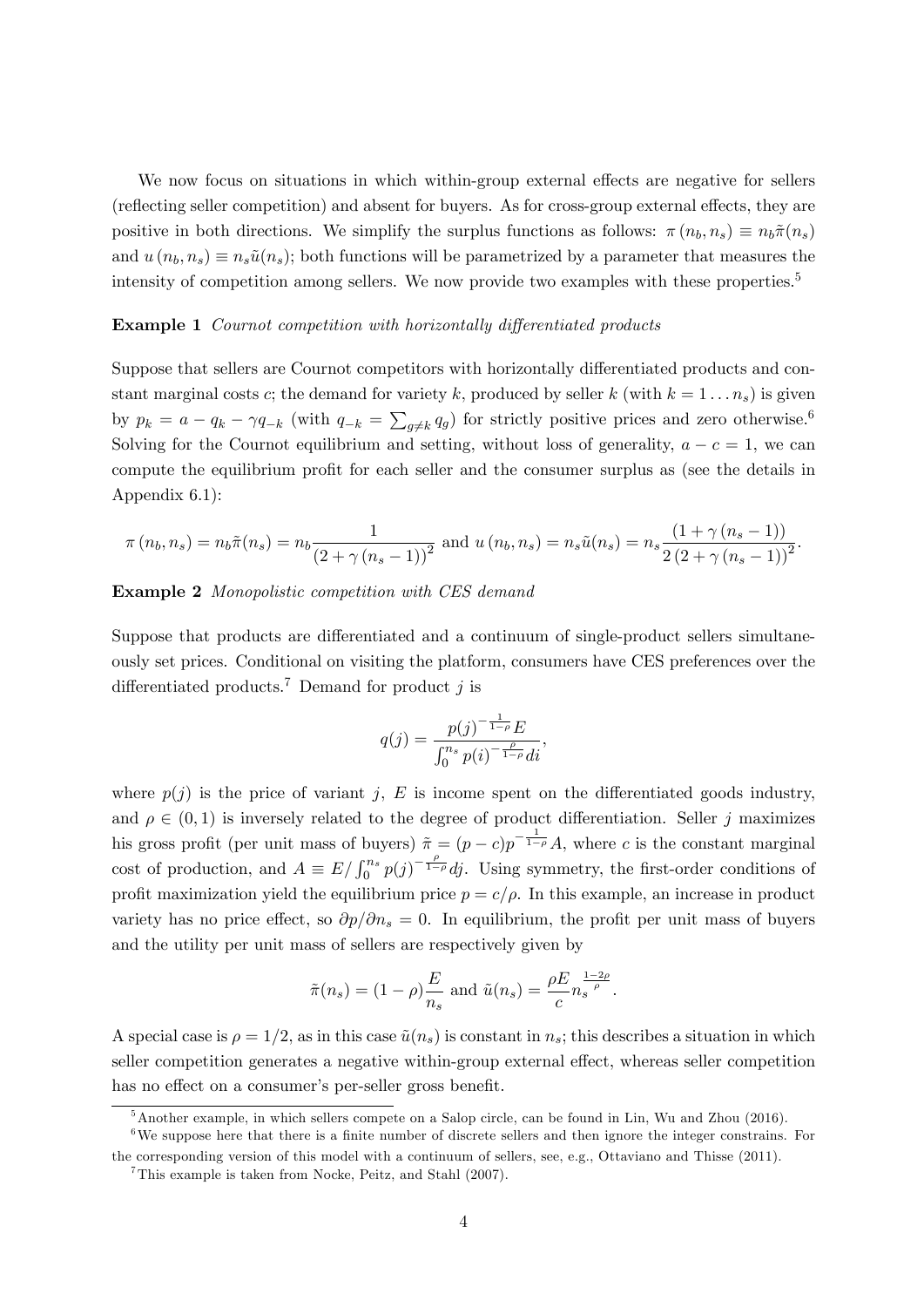In both examples, the equilibrium numbers of buyers and sellers is determined by the solution to  $n_b = r_b + n_s\tilde{u}(n_s) - m_b$  and  $n_s = r_s + n_b\tilde{\pi}(n_s) - m_s$ . Substituting the first equation into the second, we obtain  $n_s = r_s + [r_b + n_s\tilde{u}(n_s) - m_b]\tilde{\pi}(n_s) - m_s$ , which implicitly defines the number of sellers as a function of the platform fees  $m_b$  and  $m_s$ . The positive indirect network effect is captured by the square bracket— $\tilde{u}(n_s)$  is always increasing in  $n_s$ , as more buyers are attracted by a platform hosting more sellers. However, this interacts with a negative direct network effect stemming from the fact that  $\tilde{\pi}(n_s)$  is decreasing in  $n_s$ .<sup>8</sup> The platform's profit maximization problem can be rewritten respectively as

$$
\max_{n_b, n_s} n_b[r_b - n_b - f_b] + n_s[r_s - n_s - f_s] + [\tilde{u}(n_s) + \tilde{\pi}(n_s)]n_s n_b,
$$
\n
$$
\begin{cases}\n\frac{\partial \Pi}{\partial n_b} = r_b - 2n_b - f_b + [\tilde{u}(n_s) + \tilde{\pi}(n_s)]n_s = 0, \\
\frac{\partial \Pi}{\partial n_s} = r_s - 2n_s - f_s + [\tilde{u}(n_s) + \tilde{\pi}(n_s)]n_b + [\tilde{u}'(n_s) + \tilde{\pi}'(n_s)]n_b n_s = 0.\n\end{cases}
$$
\n(1)

The system (1) implicitly defines the optimal numbers of buyers and sellers that the monopoly platform attracts,  $n_b^M$  and  $n_s^M$  and the associated prices that can implement this allocation.

We now perform two exercises to evaluate how seller competition affects the platform's equilibrium decisions and profits. First, we observe in expression (1) that the term  $[\tilde{u}'(n_s) + \tilde{\pi}'(n_s)] n_b n_s$ on the bottom line only appears when seller competition is present. We then make the following thought experiment. Upon observing  $n_b^M$ ,  $n_s^M$  and the resulting  $\tilde{u}(n_s^M)$  and  $\tilde{\pi}(n_s^M)$ , what happens if one wrongly believes that the platform maximized its profit while ignoring seller competition, and thus the term  $[\tilde{u}'(n_s) + \tilde{\pi}'(n_s)] n_b n_s$ ? This hypothetical platform would solve the following system of equations

$$
\begin{cases}\nr_b - 2n_b - f_b + \left[\tilde{u}(n_s^M) + \tilde{\pi}(n_s^M)\right] n_s = 0, \\
r_s - 2n_s - f_s + \left[\tilde{u}(n_s^M) + \tilde{\pi}(n_s^M)\right] n_b = 0.\n\end{cases}
$$

Graphically, the solution to this system is the intersection of the two linear functions depicting the profiting-maximizing  $n_b$  for given  $n_s$  and the profit-maximizing  $n_s$  for given  $n_b$ . Let us now account for the dependence of  $\tilde{u}(n_s)$  and  $\tilde{\pi}(n_s)$  on  $n_s$ . This implies that the profit-maximizing  $n_s$ as a function of  $n_b$  is shifted inward if and only if  $\tilde{u}'(n_s) + \tilde{\pi}'(n_s) < 0$ . In this case, the platform's solution must feature fewer sellers and fewer buyers. If the number of buyers is rather insensitive to the number of sellers the effect on the number of buyers is weak; otherwise, the effect is strong. The message that emerges from this simple comparison is that seller competition tends to have a negative effect on product variety on a monopoly platform if  $\tilde{u}'(n_s) + \tilde{\pi}'(n_s) < 0$ . We note that this comparison is artificial, since the absence of seller competition will have an impact on the level of  $\tilde{u}$  and  $\tilde{\pi}$  (as we note in our second exercise below).

It is of interest to see on which side a platform makes most or even all of its profits. Denote profit on the buyer side by  $\Pi_b = n_b(m_b - f_b) = n_b[r_b + n_s\tilde{u}(n_s) - n_b - f_b]$  and on the seller side

 ${}^{8}$ This has also been pointed out by Hagiu (2009).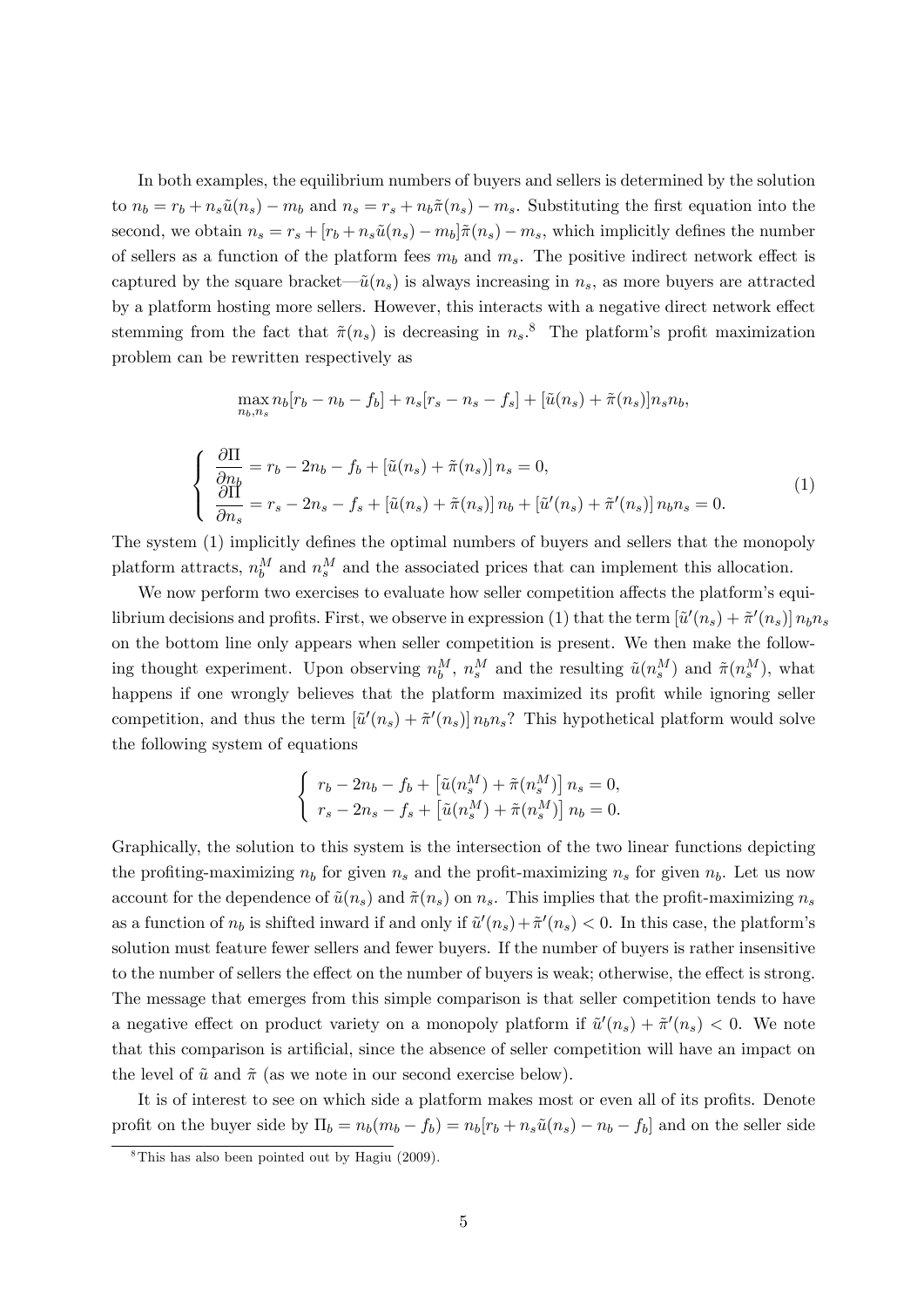by  $\Pi_s = n_s(m_s - f_s) = n_s[r_s + n_b\tilde{\pi}(n_s) - n_s - f_s].$  Using the first-order conditions of profit maximization, we obtain

$$
\Pi_b = n_b[n_b - \tilde{\pi}(n_s)n_s]
$$
  
\n
$$
\Pi_s = n_s[n_s - \tilde{u}(n_s)n_b] - (\tilde{u}'(n_s) + \tilde{\pi}'(n_s))n_bn_s^2.
$$

Thus, it is less likely that sellers are subsidized if  $\tilde{u}'(n_s) + \tilde{\pi}'(n_s) < 0$  compared to a model in which cross-group external effects are constant and fixed at the equilibrium value of the present model.<sup>9</sup>

Returning to our two examples, we observe the following:

$$
\tilde{u}'(n_s) + \tilde{\pi}'(n_s) = \begin{cases}\n-\gamma \frac{4 + \gamma (n_s - 1)}{2(2 + \gamma (n_s - 1))^3} & \text{in Example 1,} \\
E \frac{(1 - 2\rho) n_s^{1/\rho} - cn_s(1 - \rho)}{cn_s^3} & \text{in Example 2.}\n\end{cases}
$$

It is immediate that  $\tilde{u}'(n_s) + \tilde{\pi}'(n_s) < 0$  in Example 1. In Example 2, we have that  $\tilde{u}'(n_s) + \tilde{\pi}'(n_s)$ is locally positive or negative depending on the parameter values; it is necessarily negative if  $\rho \geq 1/2$ .

Our second exercise consists in assessing directly how the monopoly platform is affected when seller competition becomes stronger; i.e., in our examples, when products are closer substitutes: when  $\gamma$  (Example 1) or  $\rho$  (Example 2) increases. As noted in the introduction, a change in these parameters also affects directly the consumer surplus. Letting  $\mu \in \{\gamma, \rho\}$ , we use implicit differentiation to evaluate how a change in  $\mu$  affects the platform's optimal number of buyers and sellers, and profit. We summarize here our main results (the details can be found in Appendix 6.2). Using the envelope theorem, we compute the effect of a change in  $\mu$  on the platform's maximal interior's profit as

$$
\frac{d\Pi}{d\mu} = \left( \frac{\partial \tilde{u}(n_s;\mu)}{\partial \mu} + \frac{\partial \tilde{\pi}(n_s;\mu)}{\partial \mu} \right) n_s n_b.
$$

In Examples 1 and 2, where the degree of product substitutability measures the intensity of competition, both  $\tilde{u}$  and  $\tilde{\pi}$  decrease when sellers compete more fiercely. That more competition hurts sellers is obvious. To understand that more competition also reduces the surplus that buyers obtain from each seller, we note that in these two models, an increase in  $\gamma$  or  $\rho$  has two opposite effects: it decreases prices (because of more seller competition) but it also decreases utility (because buyers have an intrinsic preference for variety); it turns out that the latter effect dominates the former. As a result, the benefits that both sellers and buyers obtain per transaction are reduced when seller competition increases, which reduces the platform's profit.

By totally differentiating the system of first-order conditions (1) with respect to  $n_b$ ,  $n_s$  and

<sup>9</sup>For an analysis with general distribution functions, see Hagiu (2009). See also Goos, Van Cayseele and Willekens (2013) for a related analysis of a monopoly platform matching two groups, in the presence of positive cross-group and negative within-group external effects.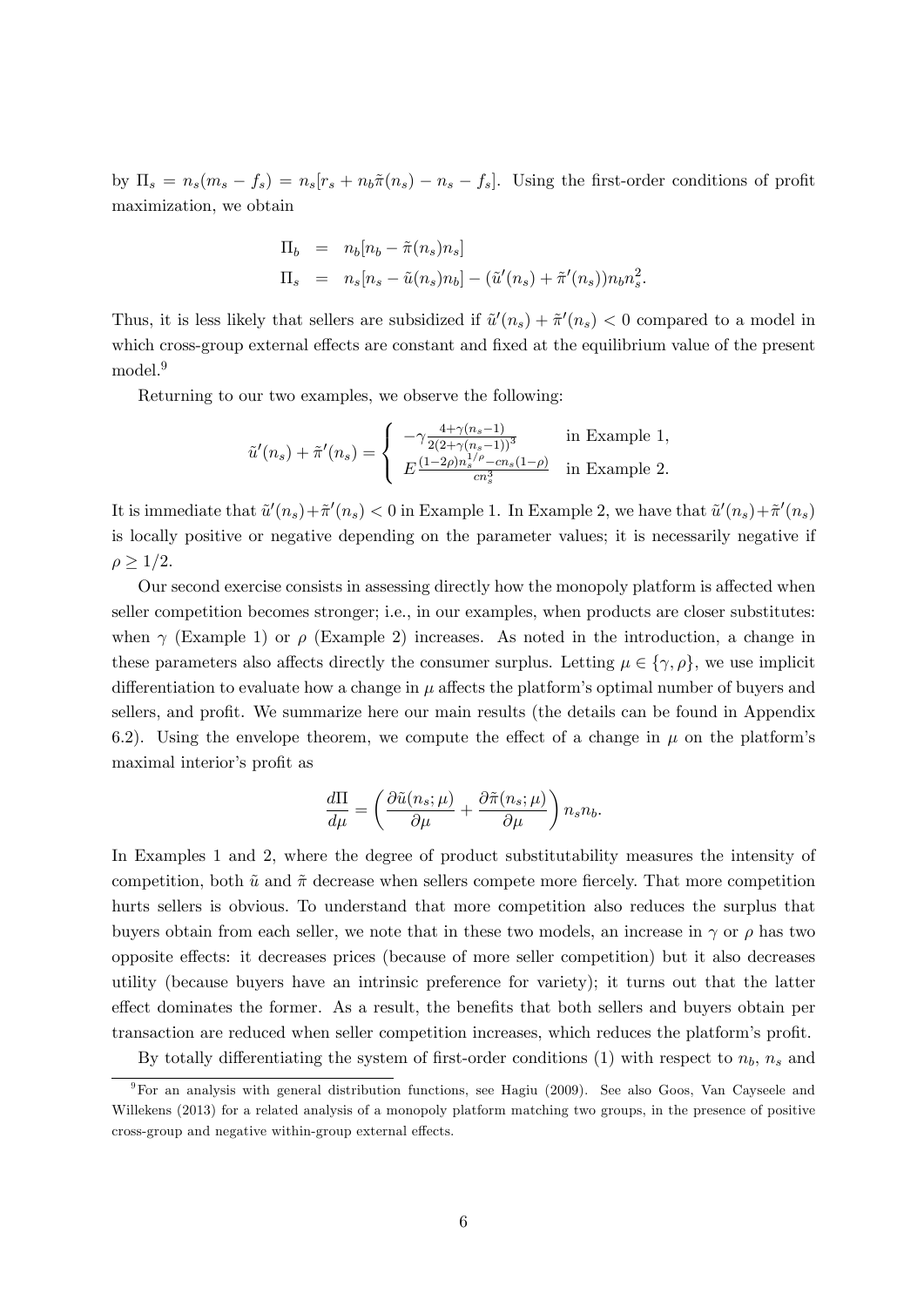$\mu$ , we obtain

$$
\frac{dn_b}{d\mu} = \frac{1}{K} \left( -\frac{\partial^2 \Pi}{\partial n_b \partial \mu} \frac{\partial^2 \Pi}{\partial n_s^2} + \frac{\partial^2 \Pi}{\partial n_s \partial \mu} \frac{\partial^2 \Pi}{\partial n_b \partial n_s} \right),
$$
  
\n
$$
\frac{dn_s}{d\mu} = \frac{1}{K} \left( -\frac{\partial^2 \Pi}{\partial n_s \partial \mu} \frac{\partial^2 \Pi}{\partial n_b^2} + \frac{\partial^2 \Pi}{\partial n_b \partial \mu} \frac{\partial^2 \Pi}{\partial n_b \partial n_s} \right),
$$
  
\nwhere  $K = \frac{\partial^2 \Pi}{\partial n_b^2} \frac{\partial^2 \Pi}{\partial n_s^2} - \left( \frac{\partial^2 \Pi}{\partial n_b \partial n_s} \right)^2 > 0$  (by S.O.C.).

Evaluating these expressions for the specific surplus functions derived above, we show in Appendix 6.2 that in both examples, the platform chooses to attract fewer sellers and fewer buyers when seller competition intensifies. Noting that in our model,  $v_b = n_b$  and  $v_s = n_s$ , the previous results also mean that in both examples, sellers and buyers are worse off when competition among sellers intensifies.

#### 2.2 Additional issues with monopoly platforms

In the previous section, we studied how a change in the degree of competition among sellers may affect the platform's pricing strategy and, with it, the well-being of the various players (platform, sellers and buyers). In particular, we showed that if the total value generated in a buyerseller transaction decreases with the intensity of seller competition, then so does the platform's maximal profit. In this section, we explore a number of additional issues that have been studied in the literature. First, as a natural extension of our simple setting, we continue to focus on price strategies and examine whether pricing is efficient, and how the results change when the set of strategies is either restricted (one-sided pricing) or expanded (price discrimination). Next, we ask how seller competition may lead platforms to modify their choices of non-price strategies, such as helping buyers search products or controlling sellers' quality.

#### 2.2.1 Platform's price strategies

**Pricing efficiency.** Galeotti and Moraga (2009) consider a monopoly platform catering to a fixed discrete number of horizontally differentiated sellers and a continuum of buyers. Their microfoundation of the buyer-seller interaction goes as follows: Sellers choose a probability to participate (this is interpreted as their decision to inform consumers about their product) and a price. Buyers on the platform draw match values and buy the product that maximizes the difference between match value and price. Thus, a seller who increases his participation probability intensifies competition. The authors assume that, in the second stage, sellers set price and make participation decisions, and buyers make participation decisions. Their decisions are guided by the membership fees set by the platform in the first stage.

At the participation stage, buyers and sellers are homogeneous. Therefore, the platform can extract the full surplus generated by intermediation. Galeotti and Moraga show that platform pricing is second-best efficient—that is, a planner with the same instruments would implement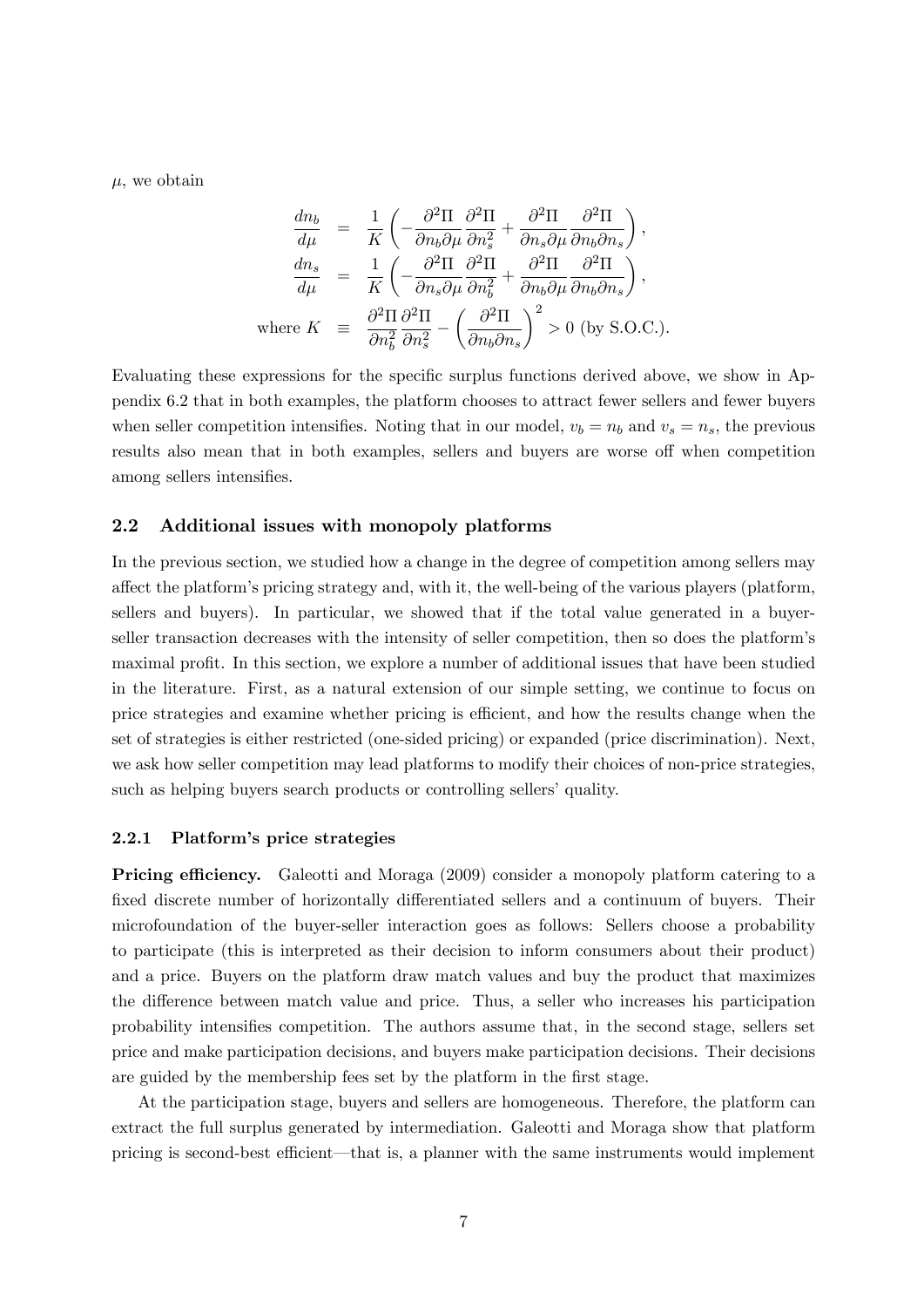the same allocation: The platform sets prices on both sides so as to ensure full participation by buyers and sellers, and this implements the social planner's second-best allocation.

One-sided pricing. Nocke, Peitz and Stahl (2007) analyze the product variety on a monopoly platform that charges only sellers a participation fee.<sup>10</sup> Thus, the platform has a single instrument to steer the degree of competition on the platform.

Since buyers can access the platform for free, their participation increases with the number of sellers hosted by the platform. As for sellers, their profits are the ones derived in Example 2. As we showed above, the per-buyer profit is decreasing in the number of sellers. Yet, a countervailing effect is the market-expansion effect that arises since more sellers attract more buyers. When deciding about how much to charge sellers, a platform has to take these effects into account—it maximizes  $n_s m_s - C(n_s)$ , where  $n_s$  depends on  $m_s$  and  $C(n_s)$  is the platform's weakly convex cost.

As is well-known from the literature on product variety, the fact that sellers engage in business-stealing tends to lead to socially excessive product variety. However, a monopoly platform takes this effect into account. A profit-maximizing platform sets a high fee such that there is always a socially insufficient number of sellers  $n<sub>s</sub>$ . Thus, product variety is less than in the second best, in which a social planner can pick the number of sellers hosted by the platform. By contrast, if a platform is open and, thus, does not restrict access by charging fees above marginal costs, product variety may well be socially excessive.

The lack of a pricing instrument on the buyer side suggests that the platform is overly concerned with the gross surplus generated on the seller side. To take an extreme example, suppose that sellers are ex ante homogeneous. A monopoly platform will then extract the full seller surplus.<sup>11</sup> This often means that the platform will set a high membership fee and effectively limit competition on its platform. If sellers offer sufficiently close substitutes this implies that only a single seller will be active and the platform will extract the monopoly rent of this single seller. A platform can create such a commitment by offering a contract that grants exclusivity to the seller on the platform—this has been documented in the case of shopping malls in Ater (2015). By contrast, if the platform can also charge buyers, a lower membership fee on the seller side leads to a larger number of participating sellers. This generates a larger gross surplus on the consumer side, which can be extracted by the platform through the membership fee on the buyer side. Thus, with the additional price instruments the platform allows for more product variety and generates a larger total surplus.

 $10$ Such a situation arises if a platform cannot monitor participation decision by buyers or if it optimally payed buyers for participation but that such negative fees are not feasible or prohibited.

<sup>&</sup>lt;sup>11</sup>The number of sellers is determined by  $m_s = r_s + \tilde{\pi}(n_s) n_b$ . With two-sided pricing, the platform maximizes  $\max_{n_b,n_s} n_b[r_b - n_b - f_b] + n_s[r_s - n_s - f_s] + [\tilde{u}(n_s) + \tilde{\pi}(n_s)]n_s n_b$ . If the platform can only charge sellers the platform's problem is  $\max_{n_s} -n_b f_b + n_s [r_s - n_s - f_s + \tilde{\pi}(n_s)n_b]$  subject to  $n_b = r_b + n_s\tilde{u}(n_s)$ . With two-sided pricing, the platform has an additional price instrument that allows it to obtain higher profit. It may do so by paying buyers for participation or by charging them a positive price, depending on the parameters and functions.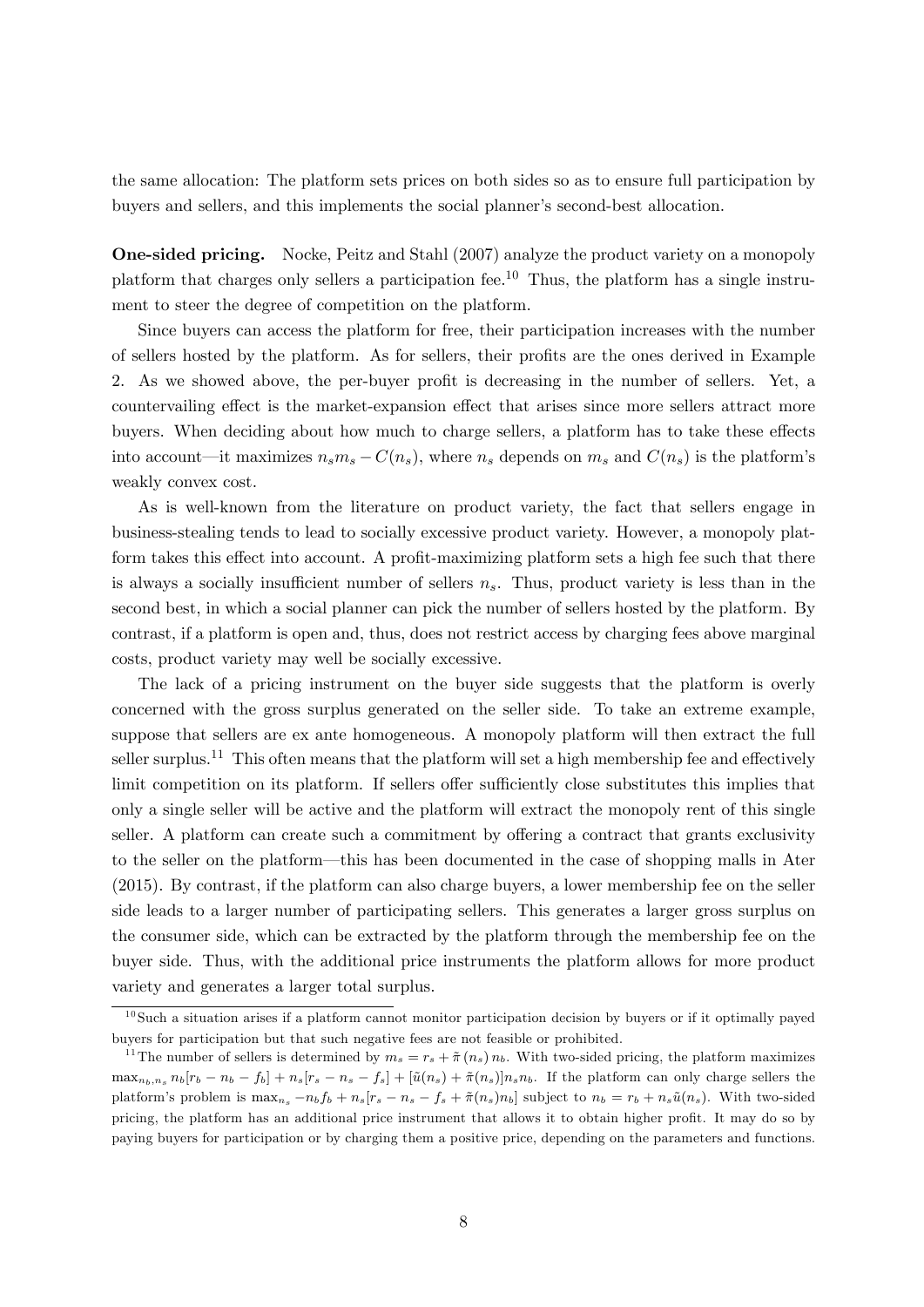**Making discriminatory offers.** More generally, a platform may not only decide on how many sellers to host, but, taking into account that markets are often not symmetric and products differ by the degree of substitutability, actively pick sellers with particular characteristics by making discriminatory offers. For instance, in the case of shopping malls, the empirical literature has established that a shopping mall manages its portfolio of shops to internalize externalities see Pashigian and Gould (1998). In particular, a shopping mall provides better terms to those shops which serve as magnets and generate business for other stores (such as, traditionally, anchor stores).

Translated into the online world, this means that a digital platform may be better at internalizing externalities by setting discriminatory membership or access fees on the seller side. Similarly, to internalize externalities, advertising-financed platforms may offer better terms to advertiser who posts ads that are less annoying or more attractive to buyers.

#### 2.2.2 Platform's non-price strategies

Product visibility. Search engines have an interest to guide consumers to products they like.<sup>12</sup> If the rents that accrue to buyer and sellers are correlated, a platform operating as a search engine, is interested in establishing such a match, as it may extract part of the rent on the seller and possibly also on the buyer side.

Suppose that the search engine charges only sellers. Then, as Chen and He (2011) and Eliaz and Spiegler  $(2011)$  show,<sup>13</sup> a monopoly search engine may bias its search results when sellers compete. It is in its best interest that sellers with high value are highly ranked. A seller's value increases, as product market competition with other sellers is relaxed. Therefore, the search engine may distort search results to relax product market competition between sellers. In Chen and He (2011) and Eliaz and Spiegler (2011), the search engine has an incentive to decrease the relevance of its search results and, thus, discourages buyers from searching extensively. This degrades the quality of the platform. The platform faces a trade-off between fewer buyers using the search engine and higher profits on a per-buyer base, which it obtains from fees charged to sellers. The monopoly distortion introduced by the platform consists in fewer buyers on the platform who have to pay higher product prices than absent the distortion of the search results.

Quality control by platforms. Platforms may control the quality of sellers and remove underperforming sellers from the platform.<sup>14</sup> In the presence of seller competition this may come at the cost of reducing competitive pressure. However, since quality control is of particular importance under asymmetric information (here, buyers being less informed about the seller's

 $\frac{12}{12}$ The following discussion is similar to Peitz and Reisinger (2016). They discuss also other work on the strategies used by search engines, in particular, when they are partially vertically integrated.

 $13$ Xu, Chen, and Whinston (2010, 2011) and Hagiu and Jullien (2011) analyze related models.

 $14$ Selling through a for-profit platform may also affect sellers' investment incentives. As Hagiu (2009) shows in a model in which sellers make their participation and non-contractible investment decision prior to buyers' participation decision, a platform who cannot commit to a membership fee on the user side before sellers make their investment decision wants to use a strictly positive royalty rate as an additional instrument.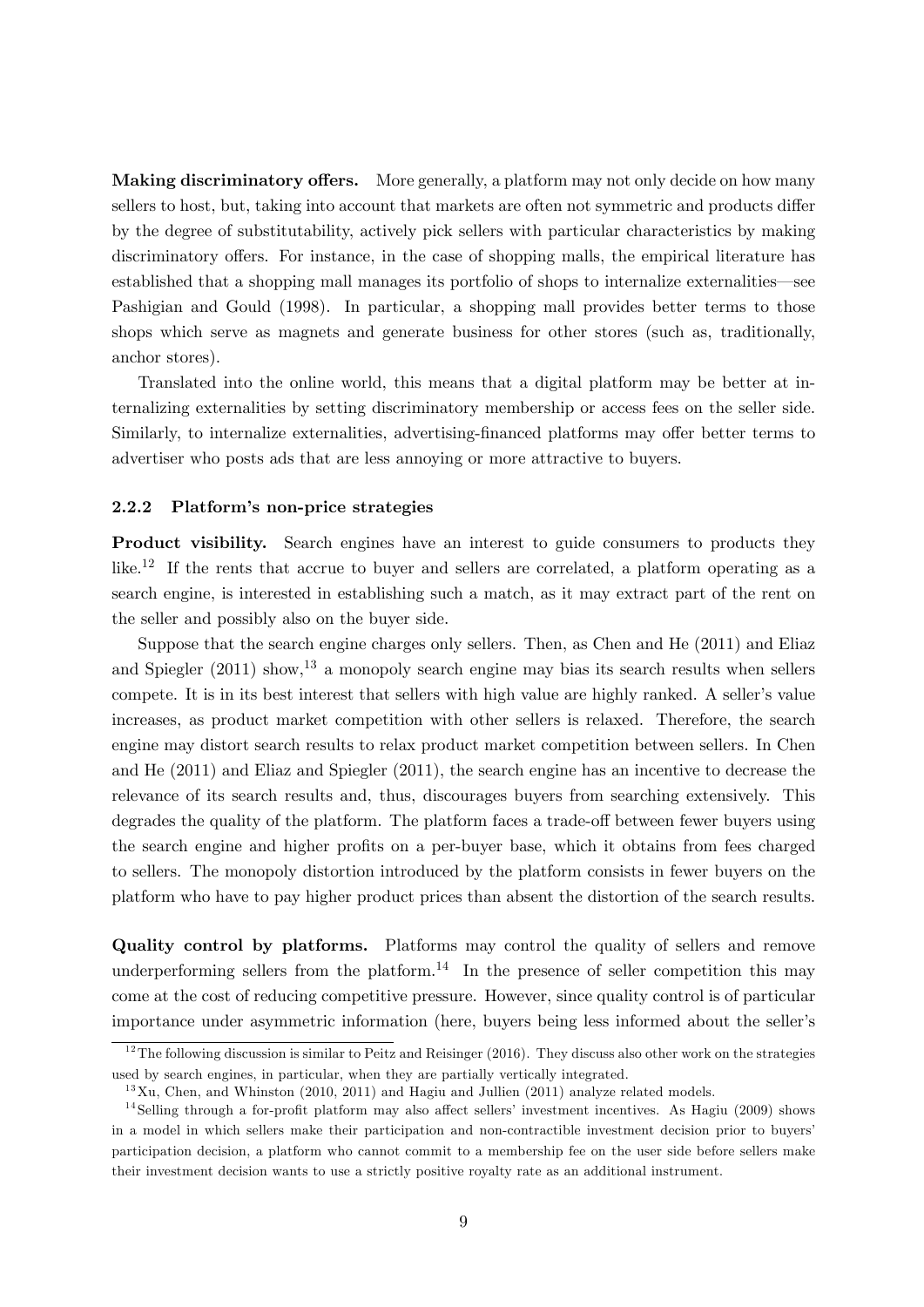quality and effort than the seller himself), to investigate the effect of minimum quality standards and other measures invoked by the platform to increase seller quality, one needs to study the interplay of asymmetric information, network effects, and market power.

Absent asymmetric information, reducing seller competition makes the platform less attractive for buyers, everything else given. However, with asymmetric information, removing underperforming sellers may actually make the platform more attractive for buyers, since the expected quality that will be consumed is increased. Thus, for example, security checks for apps on GooglePlay or certification by Apple may be in the mutual interest of platform and buyers.

Buyers are often heterogeneous with respect to seller quality. For instance, some buyers may require fast delivery, whereas others care less about delivery speed. In this case, a platform may establish two market segments for sellers, in one segment they have to promise a certain quality, while in the other they do not. For example, Amazon hosts premium sellers with guaranteed fast delivery and standard sellers without that guarantee.

## 3 Price structure and product variety on oligopolistic platforms

We now consider situations in which several platforms compete to attract buyers and sellers. As in the previous section, we first draw a number of insights from a baseline model (which directly extends our previous model). We then enlarge the analysis by reviewing the existing literature.

#### 3.1 Extension 1 of the baseline model

We define the seller and buyer net surplus of visiting platform  $i$  (gross of any opportunity cost) as we did before:  $v_s^i = r_s + \pi (n_b^i, n_s^i) - m_s^i$  and  $v_b^i = r_b + u (n_b^i, n_s^i) - m_b^i$  (the superscript refers to the platform). The general functions  $\pi(n_b^i, n_s^i)$  and  $u(n_b^i, n_s^i)$ , which represent the net gains from trade for any seller and any buyer on platform  $i$ , are supposed to be twice continuously differentiable in their two arguments. Buyers and sellers are uniformly distributed on the unit interval. Following Belleflamme and Toulemonde (2016), we consider the two-sided singlehoming model and identify the indifferent seller and buyer in the standard Hotelling fashion. A buyer of type  $x_b$  incurs a disutility of  $\tau_b x_b$  when visiting platform 1 and of  $\tau_b(1 - x_b)$  when visiting platform 2; similarly, on the seller side with parameter  $\tau_s$  applied to a seller of type  $x_s$ . The numbers of sellers and buyers at platform i can be expressed as:

$$
n_b^i = \frac{1}{2} + \frac{1}{2\tau_b} \Delta u \left( n_b^i, n_s^i \right) - \frac{1}{2\tau_b} (m_b^i - m_b^j),
$$
  
\n
$$
n_s^i = \frac{1}{2} + \frac{1}{2\tau_s} \Delta \pi \left( n_b^i, n_s^i \right) - \frac{1}{2\tau_s} (m_s^i - m_s^j),
$$
\n(2)

where

$$
\Delta u (n_b^i, n_s^i) \equiv u (n_b^i, n_s^i) - u (1 - n_b^i, 1 - n_s^i), \n\Delta \pi (n_b^i, n_s^i) \equiv \pi (n_b^i, n_s^i) - \pi (1 - n_b^i, 1 - n_s^i).
$$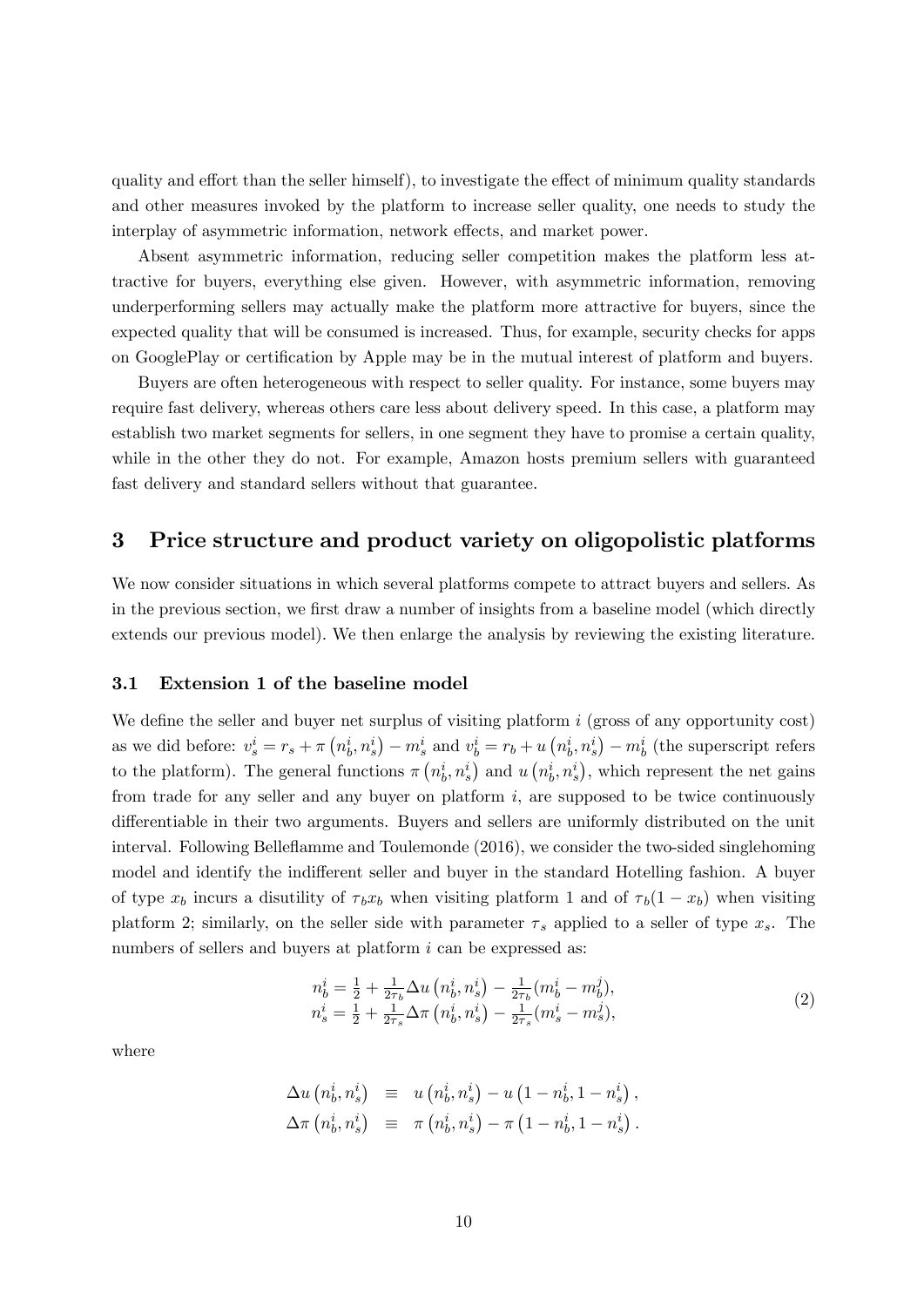Let us introduce the following notation:

$$
\Delta_b^u \equiv \frac{\partial[\Delta u (n_b^i, n_s^i)]}{\partial n_b^i}, \Delta_s^u \equiv \frac{\partial[\Delta u (n_b^i, n_s^i)]}{\partial n_s^i},
$$
  

$$
\Delta_b^{\pi} \equiv \frac{\partial[\Delta \pi (n_b^i, n_s^i)]}{\partial n_b^i}, \Delta_s^{\pi} \equiv \frac{\partial[\Delta \pi (n_b^i, n_s^i)]}{\partial n_s^i}.
$$

In words, the function  $\Delta u$   $\left(n_b^i, n_s^i\right)$  measures the differential in buyers' net gains from trade between platforms i and j when there are  $n_b^i$  buyers and  $n_s^i$  sellers on platform i. The derivatives  $\Delta_b^u$  and  $\Delta_s^u$  measures the sensitivity of this differential to a change in the mass of, respectively, buyers or sellers on platform *i*; the function  $\Delta \pi (n_b^i, n_s^i)$  and derivatives  $\Delta_b^{\pi} (n_b^i, n_s^i)$  and  $\Delta_s^{\pi}\left(n_b^i,n_s^i\right)$  are defined accordingly for sellers.

The system of equations (2) implicitly determines the demand functions for platform  $i$ ,  $n_b^i(m_b^i,m_s^i,m_b^j$  $\hat{p}_{b}, m_{s}^{j}$  and  $n_{s}^{i}(m_{b}^{i}, m_{s}^{i}, m_{b}^{j})$  $\hat{p}_b^j, m_s^j$ , which depend on the combination of the four fees.<sup>15</sup> Using implicit differentiation and taking advantage of the fact that  $n_s^1 = n_s^2 = n_b^1 = n_b^2 = \frac{1}{2}$ 2 at the symmetric equilibrium, it is then possible to show that the platforms set the following membership fees at the symmetric equilibrium of the game:

$$
m_s^* = f_s + \tau_s - \frac{1}{2} \left( \Delta_s^u(\frac{1}{2}, \frac{1}{2}) + \Delta_s^{\pi}(\frac{1}{2}, \frac{1}{2}) \right),
$$
  

$$
m_b^* = f_b + \tau_b - \frac{1}{2} \left( \Delta_b^u(\frac{1}{2}, \frac{1}{2}) + \Delta_b^{\pi}(\frac{1}{2}, \frac{1}{2}) \right).
$$

We observe that the equilibrium membership fees depend on the nature and strength of the within- and cross-group external effects. In the complete absence of external effects within and across groups, fees would be as in the Hotelling model.

The presence of positive cross-group external effects from, say, sellers to buyers leads platforms to lower the membership fee for sellers below the level that would prevail absent any external effect. By contrast, the presence of negative cross-group external effects from, say, sellers to buyers leads platforms to raise the membership fee for sellers above the level that would prevail absent any external effect. This is the standard result of Armstrong (2006).

We add here a result related to the presence of external effects within groups. Positive external effects within groups leads platforms to lower the membership fee for the group below the level that would prevail absent any external effect. Negative external effects within groups leads platforms to raise the membership fee for the group above the level that would prevail absent any external effect.<sup>16</sup>

<sup>&</sup>lt;sup>15</sup>It is assumed that the functions u and  $\pi$  are such that the system (2) leads to a unique solution  $(n_b^i, n_s^i) \in$  $(0,1)^2$ , which is well-behaved in the sense that both  $n_b^i$  and  $n_s^i$  are decreasing functions of  $(m_b^i - m_b^j)$  and  $(m_s^i - m_s^j)$ . To make use of examples 1 and 3,  $n_s^i$  should be interpreted as the fraction of the total number of sellers; that is, in the examples we have to scale up  $n_s^i$ .

<sup>&</sup>lt;sup>16</sup>To confirm these statements, we recover the results of Armstrong (2006) by setting  $\pi(n_b^i, n_s^i) = \pi n_b^i$  and  $u(n_b^i, n_s^i) = un_s^i$  (i.e., cross-group effects are positive and linear and within-group effects are nil). We have then  $\Delta^{\pi} = \pi (2n_b^i - 1), \Delta^u = u (2n_s^i - 1), \Delta_b^{\pi} = 2\pi, \Delta_s^u = 2u, \text{ and } \Delta_s^{\pi} = \Delta_b^u = 0.$  It follows that  $m_s^* = c_s + \tau_s - u$ and  $m_b^* = c_b + \tau_b - \pi$ .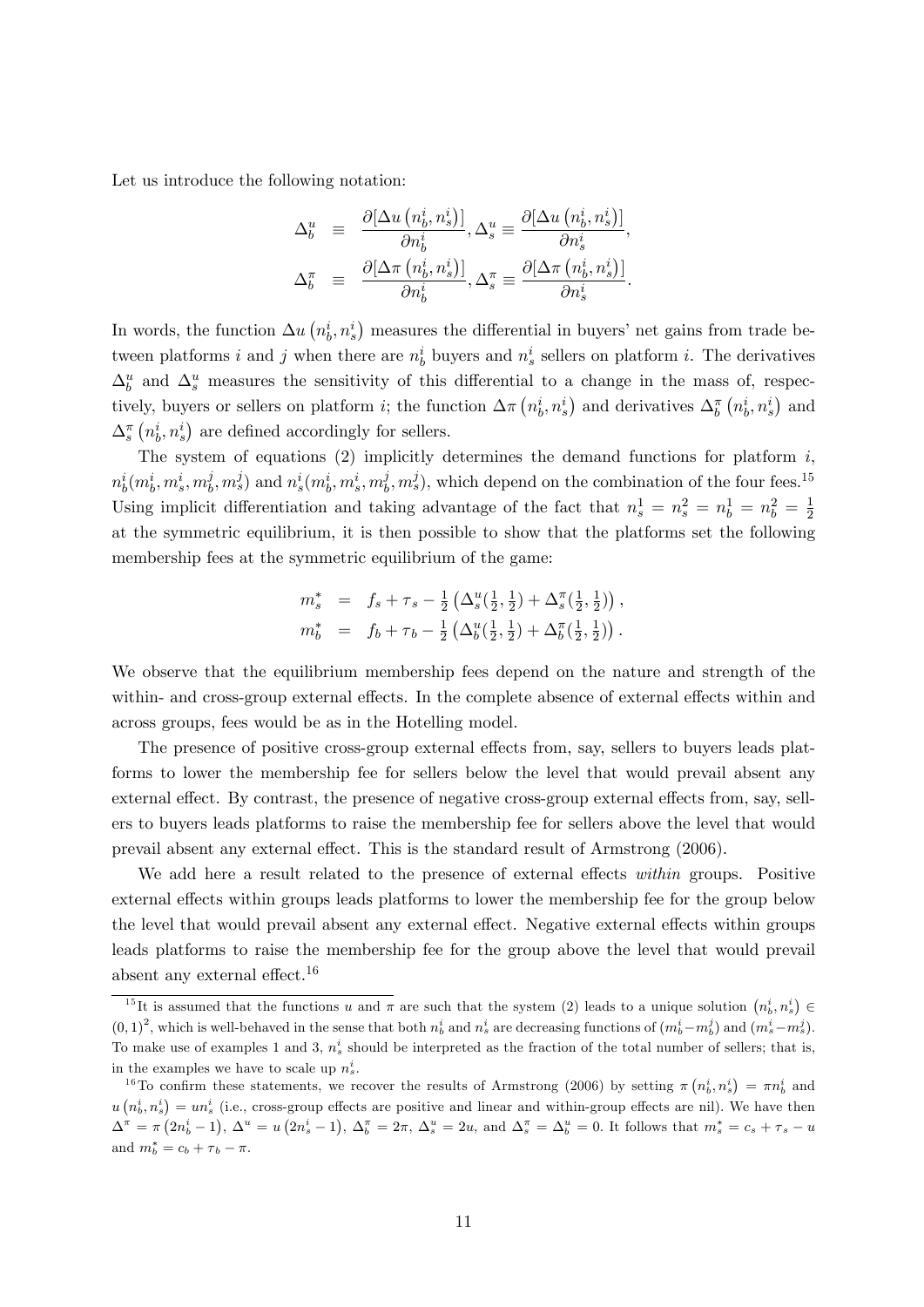We return to the special case in which  $\pi(n_b, n_s) = n_b\tilde{\pi}(n_s)$  and  $u(n_b, n_s) = n_s\tilde{u}(n_s)$ . Then,  $\Delta_b^u(1/2, 1/2) = 0$ ,  $\Delta_s^u(1/2, 1/2) = 2\tilde{u}(1/2) + \tilde{u}'(1/2)$ ,  $\Delta_b^{\pi}(1/2, 1/2) = 2\tilde{\pi}(1/2)$ , and  $\Delta_s^{\pi}(1/2,1/2) = \tilde{\pi}'(1/2)$ . Hence,

$$
m_s^* = f_s + \tau_s - \tilde{\pi}(1/2) - \frac{1}{2}\tilde{\pi}'(1/2),
$$
  
\n
$$
m_b^* = f_b + \tau_b - \tilde{u}(1/2) - \frac{1}{2}\tilde{u}'(1/2).
$$

Since an additional seller reduces the profit per seller  $(\pi' < 0)$ , one may think that increased seller competition (captured by less taste for variety in Example 2) has a mitigating effect on the membership fee set on the seller side. However, one has to be careful with such reasoning. Take Example 2, which features that product prices are not affected by the number of sellers. Here,  $\tilde{\pi}(1/2) + \frac{1}{2}\tilde{\pi}'(1/2) = 0$  and, thus, a change in the taste for variety (in the example, measured by parameter  $\rho$ ) does not affect the membership fee on the seller side—it does affect the membership fee on the consumer side.<sup>17</sup>

#### 3.2 Additional issues with competing platforms

We now examine other issues by reviewing a number of papers that consider competition both between platforms and between sellers on the platforms.

Competitive bottlenecks. Hagiu (2009) considers competition among sellers in the competitive bottleneck world—more specifically, sellers multihome and buyers singlehome. Consumers have a preference for variety, which turns out to be a key factor determining the optimal pricing structure of competing platforms. Seller competition adds another force for lower prices on the consumer side in the seminal competitive bottleneck model of Armstrong  $(2006).^{18}$  Lowering the membership fee on the consumer side, makes also some sellers to withdraw from the competing platform. This further reduces the attractiveness of the competing platform (as  $u$  is increasing in  $n_s$ ).

Consider now a decrease in the intensity of seller competition in the form of consumers' stronger taste for variety (e.g., as in Examples 1 and 2). Then, a given reduction of a platform's membership fee becomes less effective in steering sellers away from the competing platform. This reduces the pressure to reduce the price on the buyer side.

<sup>&</sup>lt;sup>17</sup>Example 1 needs to be slightly modified to fit with the present setting (we take here  $n_b^i$  and  $n_s^i$  as continuous values in the  $[0, 1]$  interval whereas we took them before as discrete values ranging from 0 to infinity). Belleflamme and Toulemonde (2016) propose the following modification. They assume that before choosing which platform to visit, buyers and sellers draw independently their location from a uniform distribution on the unit interval. Consequently, they consider  $n_b^i$  and  $n_s^i$  as the expected shares of buyers and sellers that decide to interact on platform i. They show that increased competition (captured by an increase in the degree of product substitutability  $\gamma$ ) reduces the buyers' equilibrium surplus, has ambiguous effects on the sellers' equilibrium surplus, and reduces the platforms' equilibrium profits.

<sup>&</sup>lt;sup>18</sup>Belleflamme and Peitz (2018) show under which conditions platforms do indeed set lower prices for the singlehoming side (here buyers) when sellers are allowed to multihome.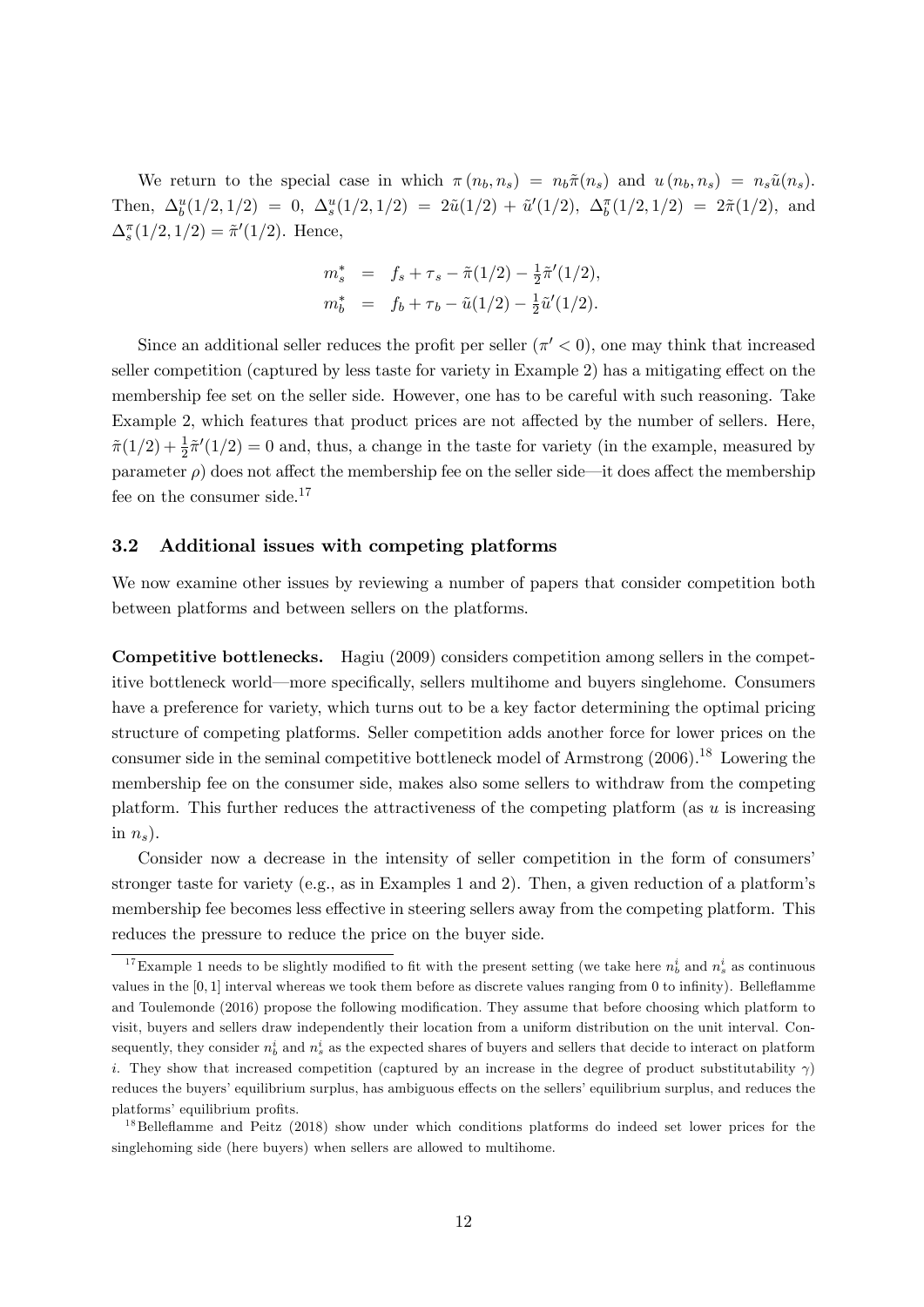Competing search engines. As pointed out in the previous section, search engines trade o§ participation with rent extraction from sellers (they do not set prices on the buyer side). An increased bias reduces the attractiveness of the search engine and, hence, reduces buyer participation, but it increases the expected rent of the preferred seller (gross of the payment to the platform) and, thus, allows the platform to make higher profit per unit mass of buyers. If competition between platforms increases the sensitivity by which buyers do not use a particular search engine, the quality reduction as the result of search engine bias becomes more "costly" for the platform. Therefore, we would expect that under competition platforms have weaker incentives to bias their search results. Eliaz and Spiegler (2011) show indeed that, compared to a monopoly search engine, competing search engines set a price-per-click that induces only the highest quality firms to enter the search pools; as a result, search quality is maximized, which clearly benefits buyers.

Bargaining between sellers and platforms. Quite different from other works, Dukes and Gal-Or  $(2003)$  propose a bargaining model between platforms and participants on one side of the market. This requires that the number of participants on one side of the market is small. They consider competition between for-profit ad-financed media platforms, which sign exclusivity contracts with advertisers. More specifically, two sellers with horizontally differentiated products post ads on differentiated platforms to inform consumers about the existence of their products price and advertising competition between sellers is modeled as in Grossman and Shapiro (1984). Consumer preferences with respect to products are independent of their preferences with respect to media platform content.<sup>19</sup> Platforms obtain revenues only from advertisers. Advertising rates are set following a Nash-in-Nash approach, and price and advertising decisions are made concurrently.

In the informative advertising setting of Grossman and Shapiro, higher equilibrium levels of advertising can reduce advertisers' gross profits, since this increases the share of consumers informed about competing offers and, thus, makes price competition in the product market more intense. As media platforms take a cut in the advertisers' profits, their profits decline as well. When platforms provide exclusive advertising (i.e., no-compete clauses in advertising), consumers are less informed about competing offers in the product market, and price competition in the product market is relaxed.

# 4 The number of platforms with positive volumes of trade

An important issue is the impact that within-side external effects may have on the coexistence of competing two-sided platforms. Positive cross-group effects generate positive feedback loops that may lead to situations where only one platform survives at equilibrium (ëwinner-takes-

 $19$ Consumers are implicitly assumed to be ignorant about surplus in the product market when deciding about how much time to spend on the two media platforms; they only experience advertising as a nuisance when consuming platform content.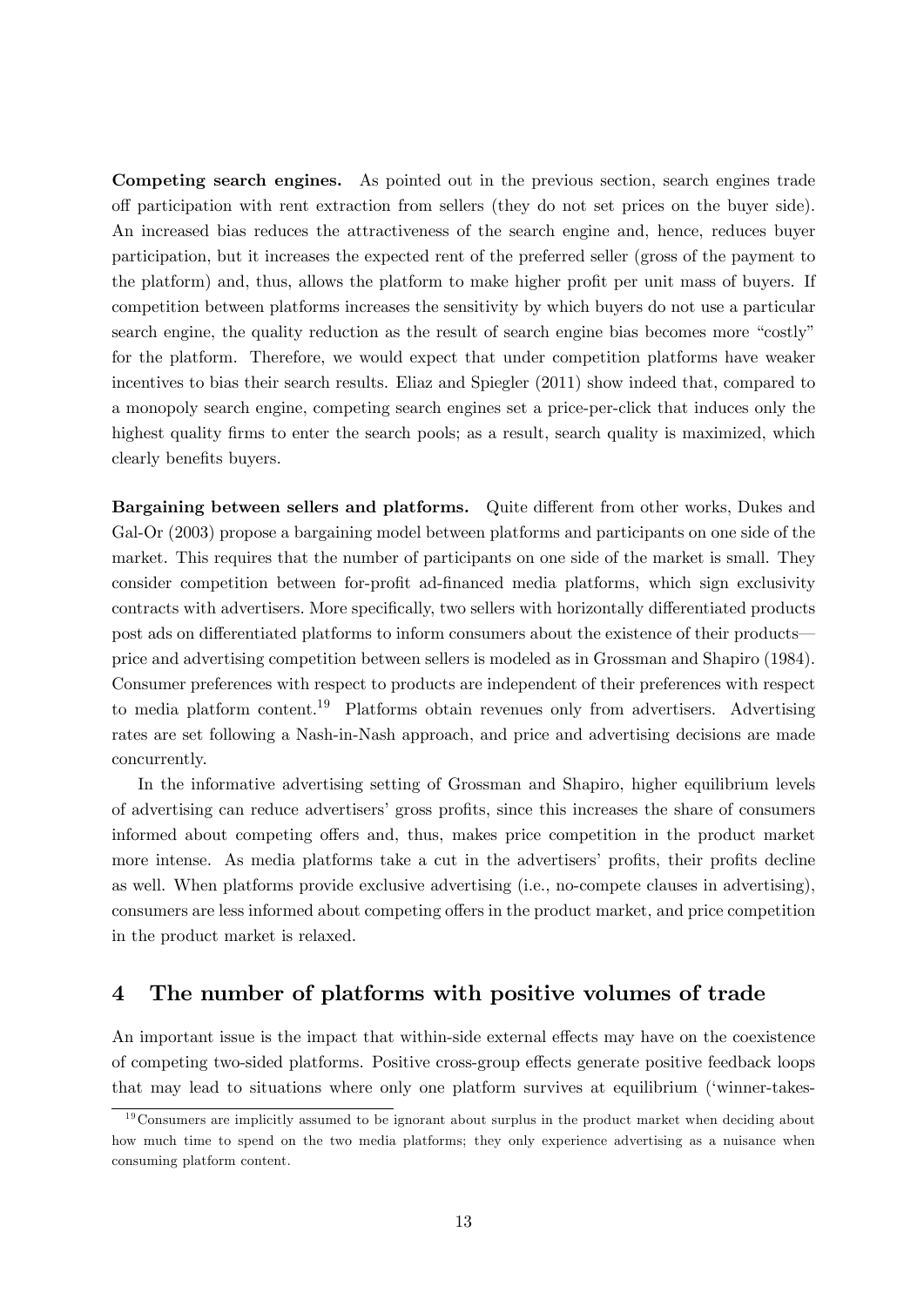all') unless competing platforms are sufficiently differentiated. We may conjecture, however, that seller competition may contribute to break the feedback loop and, thereby, facilitate the coexistence of competing platforms, even in the absence of differentiation.

A case in point are industry standards; for example, the modem standard for Internet standards in the 1990s: Augereau, Greenstein, and Rysman (2006) point out that two different, but functionally equivalent, modem standards were used by Internet Service Providers (ISPs, which would be the sellers in our model) despite positive effects of opting for a single standard and that the market seemed to have settled on this outcome—the two modem standards obtained similar market shares. By adopting different standards, ISPs created switching costs for consumers and, thus, were better able to reduce competition among them.

In what follows, we first analyze the impact that seller competition has on the coexistence of platforms in a setting that builds on our previous baseline model. We then review other models proposed in the literature.

#### 4.1 Extension 2 of the baseline model

We sketch here an extended (and modified) version of our baseline model that allows us to discuss how sellers may relax competition among them by trading on different platforms, thereby allowing these platforms to coexist even though, different from the baseline model in the previous section, buyers are sellers are homogeneous. Recall the specification of seller and buyer net surplus with one-sided pricing:  $v_s^i = r_s + n_b^i \tilde{\pi}(n_s^i) - m_s^i$  and  $v_b^i = r_b + n_s^i \tilde{u}(n_s^i)$ . Different from the previous exposition, we assume that sellers and buyers are homogeneous—i.e., from the buyers and the sellers' perspective, there is no exogenous differentiation between platforms. Karle, Peitz and Reisinger (2017) analyze the two-sided singlehoming model (that is, each buyer and each seller joins exactly one platform) in which buyers observe product offering on a platform only after having visited the platform. Platforms first set access fees on the seller side, and, then, buyers and sellers simultaneously decide which platform to select as their home-sellers can only sell to buyers on the same platform. Subsequently sellers set product prices and buyers make purchase decisions.

If all sellers co-locate on the same platform then, in equilibrium, all buyers will be active on this platform. Thus, there is agglomeration in equilibrium and network effects are fully exploited. In such an equilibrium, all platform profits are competed away and both platforms make zero profits. Such a situation will necessarily emerge absent competition between sellers.

However, imperfect competition between sellers may lead to the equilibrium in which both platforms have a positive number of users and make positive profits in equilibrium.<sup>20</sup> Suppose that there are two sellers that have to decide whether to join platform 1, join platform 2 or not to participate at all. If they both join the same platform, they obtain duopoly profit  $\pi^d$  per buyer, which is less than the monopoly profit  $\pi^m$  per buyer that they would obtain if they were the only seller on the platform. If  $\pi^d/\pi^m$  is sufficiently small, there is an equilibrium in which

 $^{20}$ As Karle, Peitz and Reisinger (2017) show, under some conditions, such a segmentation equilibrium also arises when sellers can multihome and some but not all buyers multihome.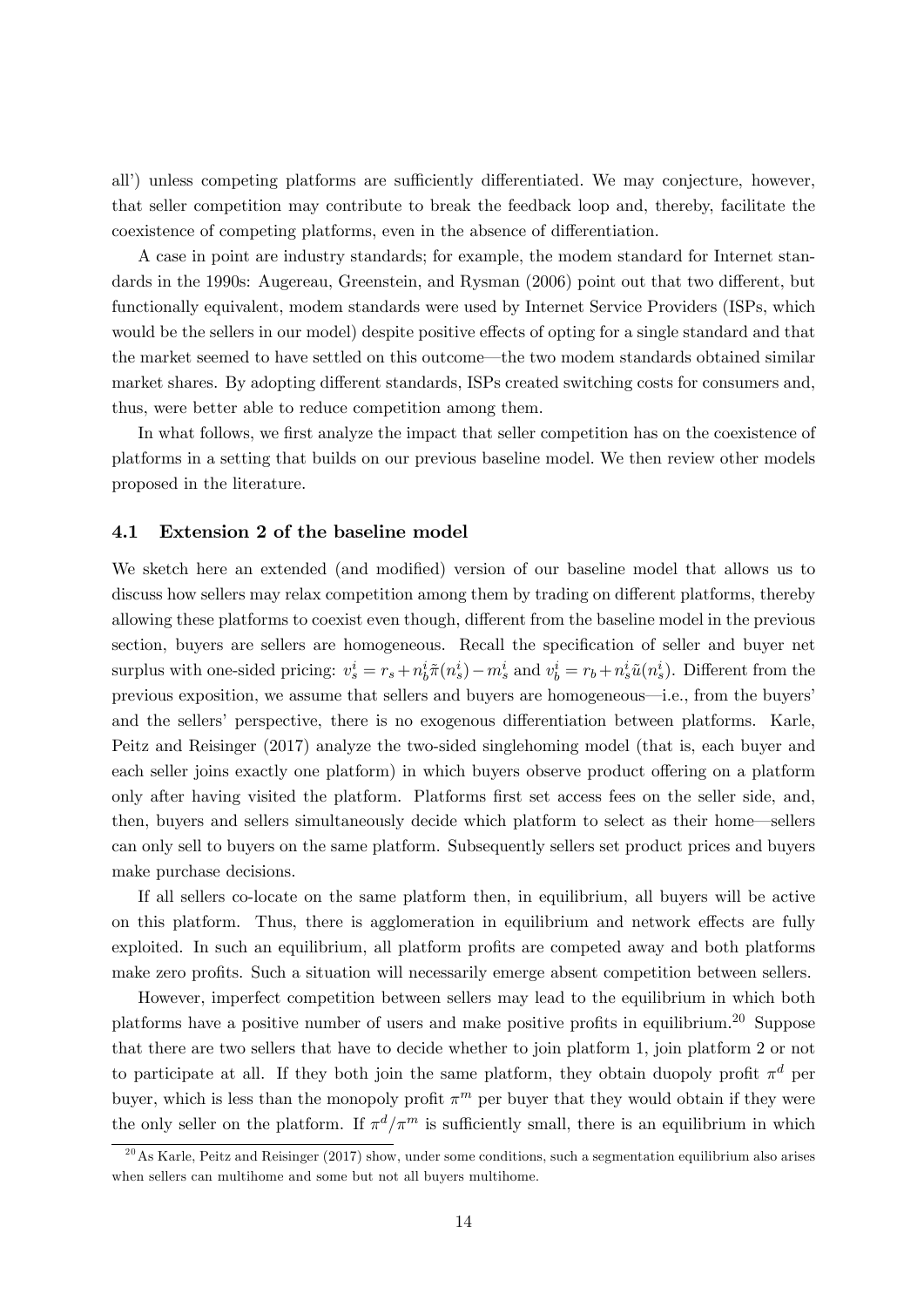sellers list on different platforms. Buyers are indifferent between the two platforms—some will join platform 1 and the others platform 2. Profits are not competed away: platforms can extract the full seller surplus in equilibrium (remember that sellers are homogeneous).<sup>21</sup>

#### 4.2 Within-group external effects and platform coexistence

In the previous model (as in much of our analysis so far), platforms are operated by for-profit intermediaries, which choose price- and non-price strategies in view of internalizing (within- and cross-group) external effects. However, there exist environments in which some or all of the marketplaces buyers and sellers can choose to join are open. Although trade on such marketplaces is not intermediated, it is nevertheless interesting to analyze how seller competition affects the potential coexistence of these marketplaces. We examine this issue first when all marketplaces are open and next, when a 'sponsored' platform competes with an open marketplace. Finally, we return to the competition between 'sponsored' platforms and discuss how within-group external effects may facilitate the coexistence of platforms by being a source of *endogenous* platform differentiation.

Trade on multiple market places. The issue as to whether market activities agglomerate or segment connects to an older literature on location decisions of sellers, which has analyzed the benefits and costs of clustering. Here, marketplaces are not actively managed and neither buyers nor sellers are charged for participation and trade on the platform.

There are typically two opposite forces at work. On the one hand, competing sellers prefer to locate in different market places, so as to relax competition—a segmentation force. On the other hand, sellers realize that a marketplace where many of them locate will attract many buyers, as it will, in expectations, drive prices down and offer a better fit—an agglomeration force. Depending on the setting, either force may dominate. If the segmentation force is stronger, multiple marketplace carry positive volumes of sales.<sup>22</sup> If agglomeration prevails, all sellers and buyers trade on a unique market place.<sup>23</sup>

Platform entry. Belleáamme and Toulemonde (2009) examine the extent to which negative within-group effects among sellers may help a new platform operator lure buyers and sellers away from an existing marketplace. In their model, only the new platform can set membership fees;

<sup>&</sup>lt;sup>21</sup>As an extreme example, consider pure Bertrand competition between sellers. In this case  $\pi^d$  is equal to zero, and sellers have an incentive to avoid competition by locating at different platforms as long as platforms charge weakly less than  $\pi^{m}/2$ . In equilibrium, sellers segment despite the fact that platforms are ex ante homogeneous for both buyers and sellers and make profit  $\pi^m/2$  from each seller.

 $^{22}$ Ellison, Fudenberg, and Möbius (2004) consider competition between two auction sites. They derive conditions for sellers not to agglomerate on one site. The rationale is that segmentation lowers the seller-buyer ratio on each platform and, thus, leads to higher prices. Ellison and Fudenberg (2003) provide general conditions such that tipping does not occur and multiple marketplaces coexist at equilibrium.

 $2^{3}$  For example, Gehrig (1998) shows that, under some conditions, buyers and sellers agglomerate on a single open marketplace even though buyers are heterogeneous with respect to the preferred location of the marketplace. See also Stahl (1982), Dudey (1990), and Church and Gandal (1992) for related analyses.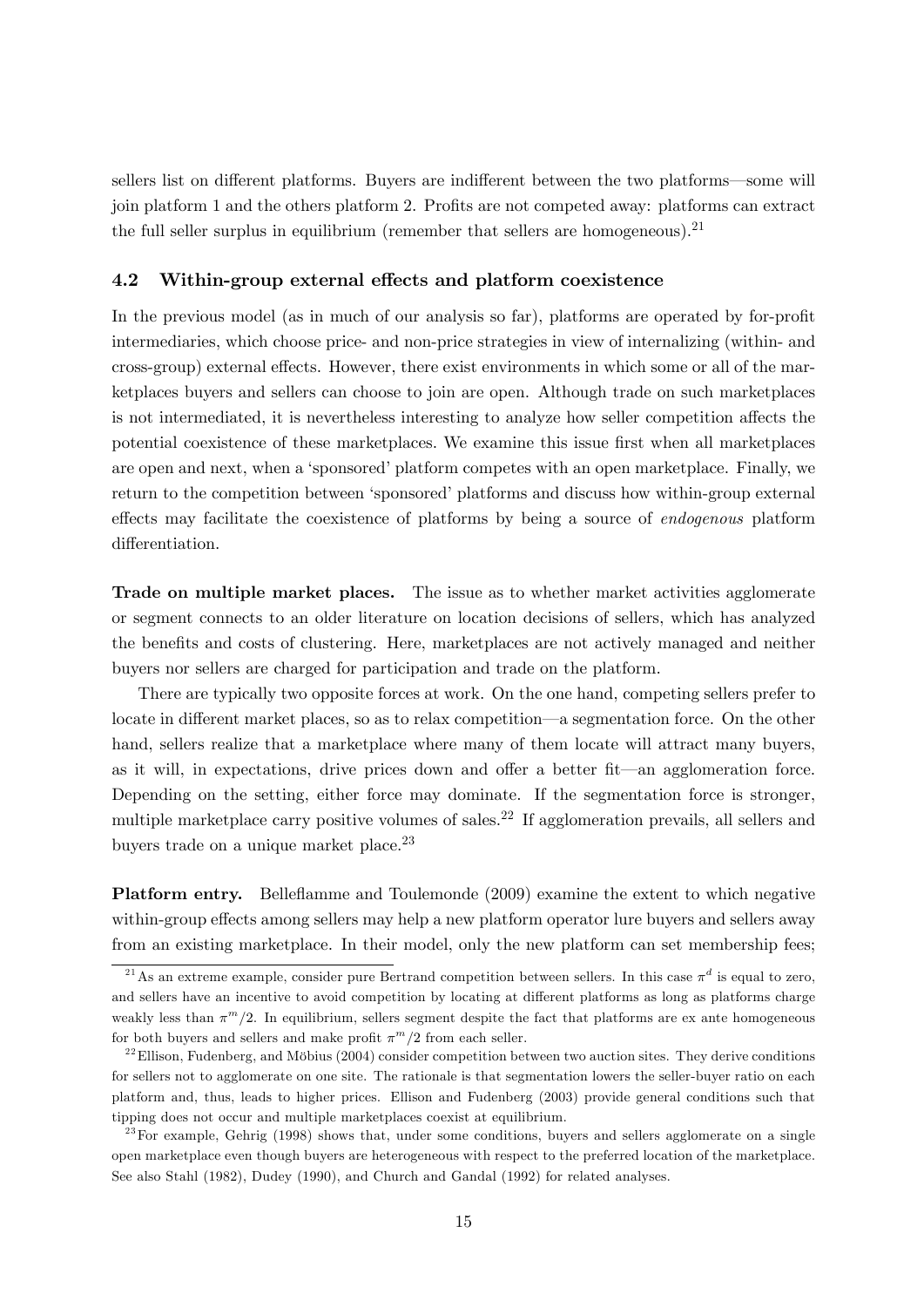this is not a model of price competition between platform, but it is not a monopoly model either, as the existing marketplace provides buyers and sellers with an endogenous outside option. As in Caillaud and Jullien (2003), the new platform faces a 'chicken-and-egg' problem, which it tries to solve by using a divide-and-conquer pricing strategy; that is, the platform must subsidize the participation of one side (divide) and hope to recoup the loss through the membership fee it sets on the other side (conquer). The question is whether the platform can make any profit with such strategy. The answer is 'yes' when the interaction among buyers and sellers only generates (positive) cross-group external effects. However, the presence of negative within-group effects among sellers (e.g., because they offer substitutable products) blurs the picture. Competition among sellers turns out to be a mixed blessing for the new platform. The upside is that the sellers' willingness to pay to join the new platform increases if only a few of them make the move; as a consequence, sellers are less sensitive to buyers' participation to the new platform, which alleviates the 'chicken-and-egg' problem. Yet, the downside is that it will be more costly for the new platform to attract buyers if only a small subset of the sellers join. The balance between the two effects depends on the relative strength of the within-group effects (with respect to the cross-group effects). There may be situations in which entry is not profitable.

Within-group external effects as endogenous platform differentiation. On matching platforms (job, dating or real-estate platforms), the external effects across groups are clearly positive, as users in one group are more likely to Önd an attractive match if the platform attracts more users of the other group. Yet, negative external effects also exist within each group, as a user in one group is less likely to be accepted by her chosen match if there are more users in her own group. Absent these negative within-group effects (and absent sufficient horizontal differentiation), the market for matching platforms would tend to a winner-takes-all situation, as all users would be happy to join the platform that attracts the largest set of users of the other group—a self-reinforcing process. But, the existence of negative within-group effects generates a form of endogenous vertical differentiation, which may allow competing platforms to coexist.

The idea is simple: one platform would choose to be more expensive, so as to reduce participation and the intensity of competition within each group; conversely, the other platform would choose to be cheaper, so as to raise participation and the intensity of the positive cross-group effects. Clearly, for this situation to emerge at equilibrium, there must exist users who value sufficiently being isolated from competition in their own group, with respect to the prospect of finding a large number of potential matches. This is the assumption that Halaburda, Piskorksi and Yilidrim (2017) make. They consider a matching market with heterogeneous agents who differ in the value of their outside option (i.e., the utility they receive if they remain unmatched). Agents with low outside options prefer a platform with restricted choice; because they fear more being unmatched, they suffer more from the competition within their own group. The reverse applies to users with high outside options, who prefer then a platform where choice is not restricted. It follows that platforms of different size can be sustained in equilibrium, leading to endogenous differentiation between platforms. In particular, the platform that restricts choices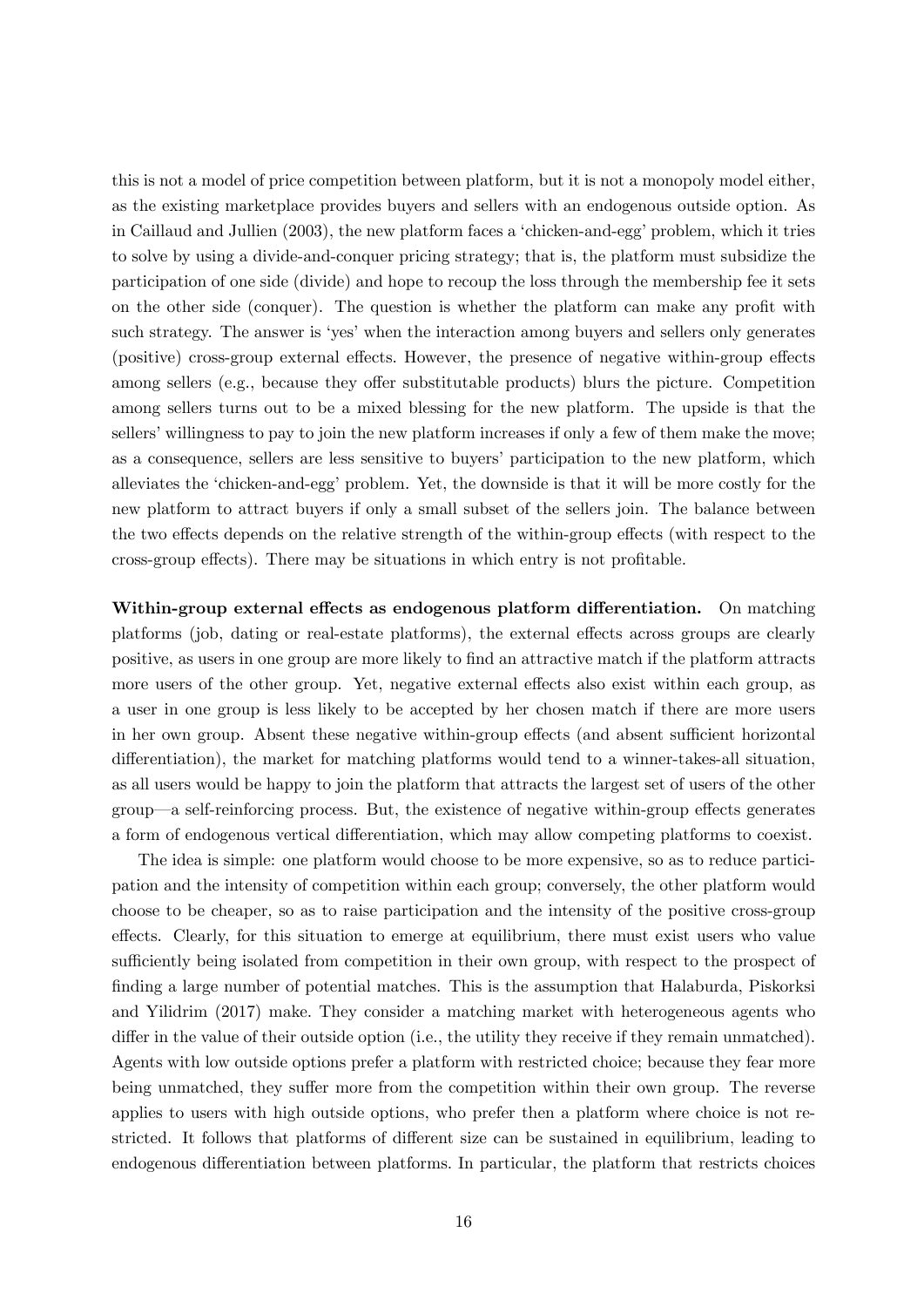is able to charge a premium to its users, which compensates for the smaller participation.<sup>24</sup>

## 5 Conclusion and future research

In this paper, we examined how two-sided platforms manage the external effects that users exert on other users in their own group (so-called 'within-group external effects'). In particular, we have focused on platforms that intermediate between sellers and buyers, with sellers competing with one another (such that a *negative* within-group external effect is present). In such situations, platforms face a trade-off when attracting an additional seller, as this contributes (other things being equal) to raise the buyers' willingness to participate but to reduce the sellers' willingness to participate. It is thus of interest to understand how competition within one group of users affects platforms' decisions, as well as the structure of markets with platforms.

To get some intuition, we developed a simple model throughout the paper. In this model, we assume positive cross-group effects between buyers and sellers, negative within-group effects among sellers, and no external effect among buyers. Starting with a monopoly platform, we showed that a key variable to assess how the intensity of seller competition affects the platform is the total value generated in a buyer-seller transaction: if this value decreases with the intensity of seller competition, then so does the platform's maximal profit. This is the case, e.g., if sellers produce horizontally differentiated products and consumers have a taste for variety; here, a lower degree of differentiation intensifies seller competition and decreases both the buyers' and the sellers' surplus per transaction. We then extended the model to two competing platforms and showed that the presence of negative external effects within a particular group leads platforms to raise the membership fee for that group above the level that would prevail absent any external effect. Finally, we used the extended model to show that negative within-group effects in one group may facilitate the coexistence of platforms with positive volumes of trade.

We complemented the intuition drawn from our simple model with a review of existing literature on the topic. This allowed us to consider a number of additional issues (e.g., price discrimination, non price strategies, entry of platforms). In terms of policy, it is not easy to draw clear-cut lessons given the variety of issues that are studied and the specificities of the models that are used. However, two words of caution clearly emerge. First, negative within-group external effects should not be neglected, as they may deeply impact the platforms' conduct and, thereby, the structure of markets with platforms. Second, the analysis needs to be done carefully and on a case-by-case basis; the reason is that seller competition affects, in a potentially complex way, how sellers and buyers value the interaction with each other.<sup>25</sup>

<sup>&</sup>lt;sup>24</sup> See also Damiano and Li (2008), Ambrus and Argenziano (2009), and Gabszewicz and Wauthy (2014) for contributions in which asymmetric platforms coexist and the asymmetry is endogenously determined by user choices.

 $^{25}$  Only in special cases is the buyer surplus from a transaction not affected by the degree of seller competition. Such a special case is Example 2 with  $\rho = 1/2$ , as in this case u is independent of the number of participating sellers. Comparative statics, for example, in the sellers' fixed cost then has no bearing on the buyers' per-seller surplus.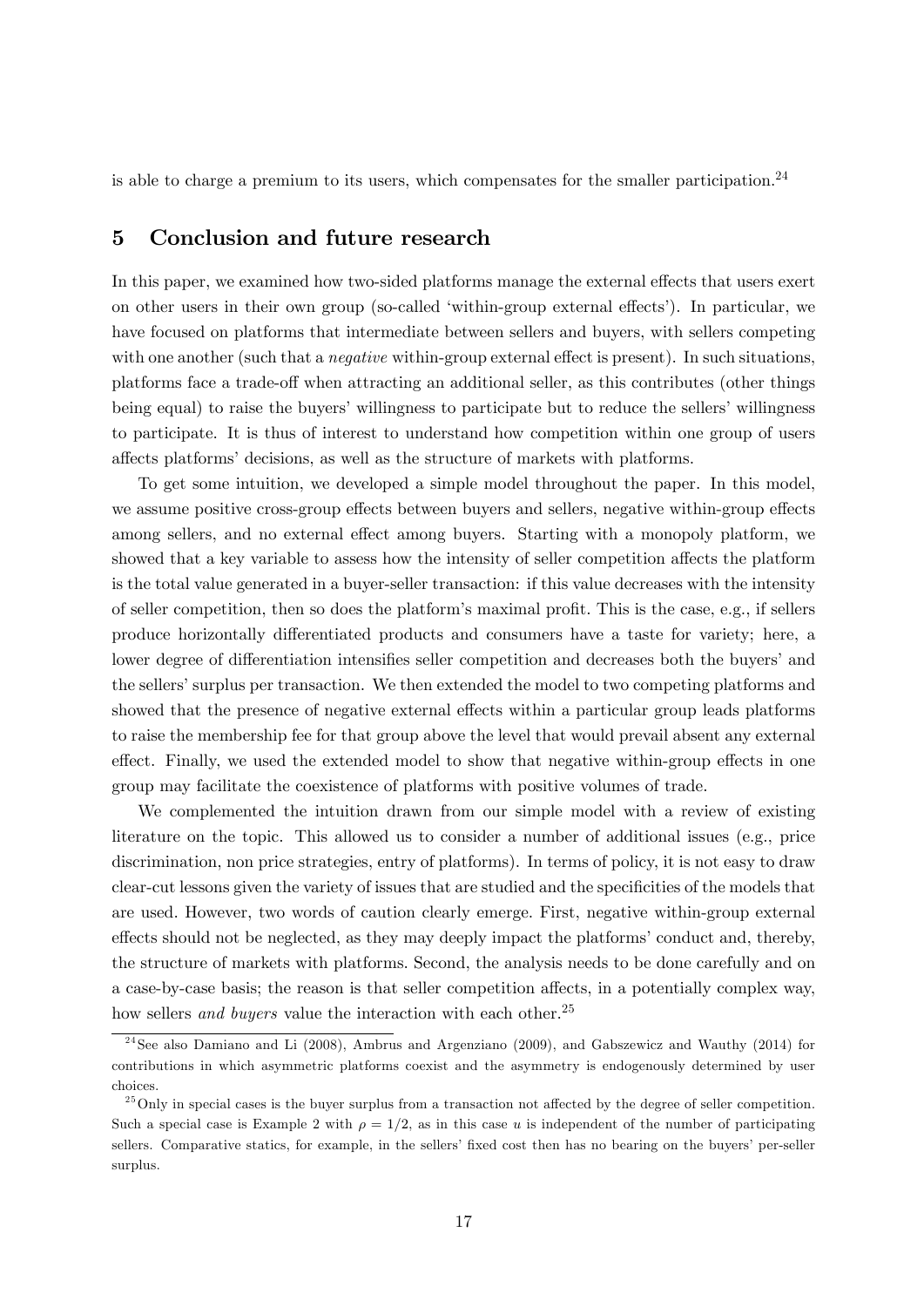Another conclusion that emerges from the literature review is that a number of important issues still have to be addressed. Within-group external effects are usually abstracted away in the literature on multi-sided platforms; yet, this literature informs policy (e.g., antitrust) decisions. It is thus worthwhile to check if the recommendations drawn from the literature that abstracts from within-group external effects are still valid for environments in which negative within-group external effects are present (as on most platforms that intermediate between buyers and sellers).

To do so, the present analysis should be extended in a number of directions. Arguably, in many markets with platforms, users differ not only in their opportunity costs of participating to a platform but also in their benefits from using the platform. One important direction for future research is to evaluate the impacts of seller competition (or more generally of negative withingroup external effects) in settings that allow for heterogeneity in usage benefits and feature usage fees.<sup>26</sup>

Of particular interest, also, is the interplay between platforms' price and non-price strategies in the presence of seller competition. For instance, in a recent paper (Belleáamme and Peitz, 2018), we assess how platforms, buyers and sellers are affected when (non-competing) sellers have the possibility to multihome. We show that the perceived wisdom (according to which platforms and buyers should benefit from this possibility, but sellers should not) is not always correct. Platforms may prefer to prevent sellers from multihoming, which would then hurt buyers. We conjecture that this conclusion is even more likely in environments with competing sellers. Competing sellers are indeed more willing to accept exclusivity agreements, as this can serve as a coordination device for them to split across platforms and, thereby, relax competition among them. This would make exclusive agreements more profitable for platforms (as sellers are more willing to accept them) and even less desirable for buyers (on top of paying higher fees to platforms, they would face sellers that are less numerous and have more market power). These are important insights for antitrust authorities that examine whether exclusivity agreements between platforms and sellers should be allowed or not.

Similarly, one may want to investigate platforms' incentives to provide buyers with firstparty content, which is a substitute to the third-party content that sellers provide. In the existing literature (see, e.g., Hagiu and Spulber, 2013), third-party sellers are not competing. The main trade-off for platforms is then the following: first-party content helps attracting buyers and, thereby, sellers; yet, for a given number of buyers, first-party content steals profits from third-party sellers. Now, if sellers not only compete with the platformís integrated content but also among themselves (as is, e.g., the case for third-party sellers on Amazon MarketPlace), novel issues arise. For instance, platforms may want to limit competition by third parties so as to protect their first-party sales. An example could be Apple which has been restrictive to "certify" sellers of accessories. Other platforms appear to be happy to accept more sellers (e.g., Amazon)—this may be a strategy to keep existing or potential competitors at bay and may also be a way for Amazon to learn about demand.<sup>27</sup> Recall that even if platforms do not produce

 $^{26}$ See, e.g., Rochet and Tirole (2002) or Edelman and Wright (2015) for such settings.

 $27$  For an empirical investigation, see Zhu and Liu (2018).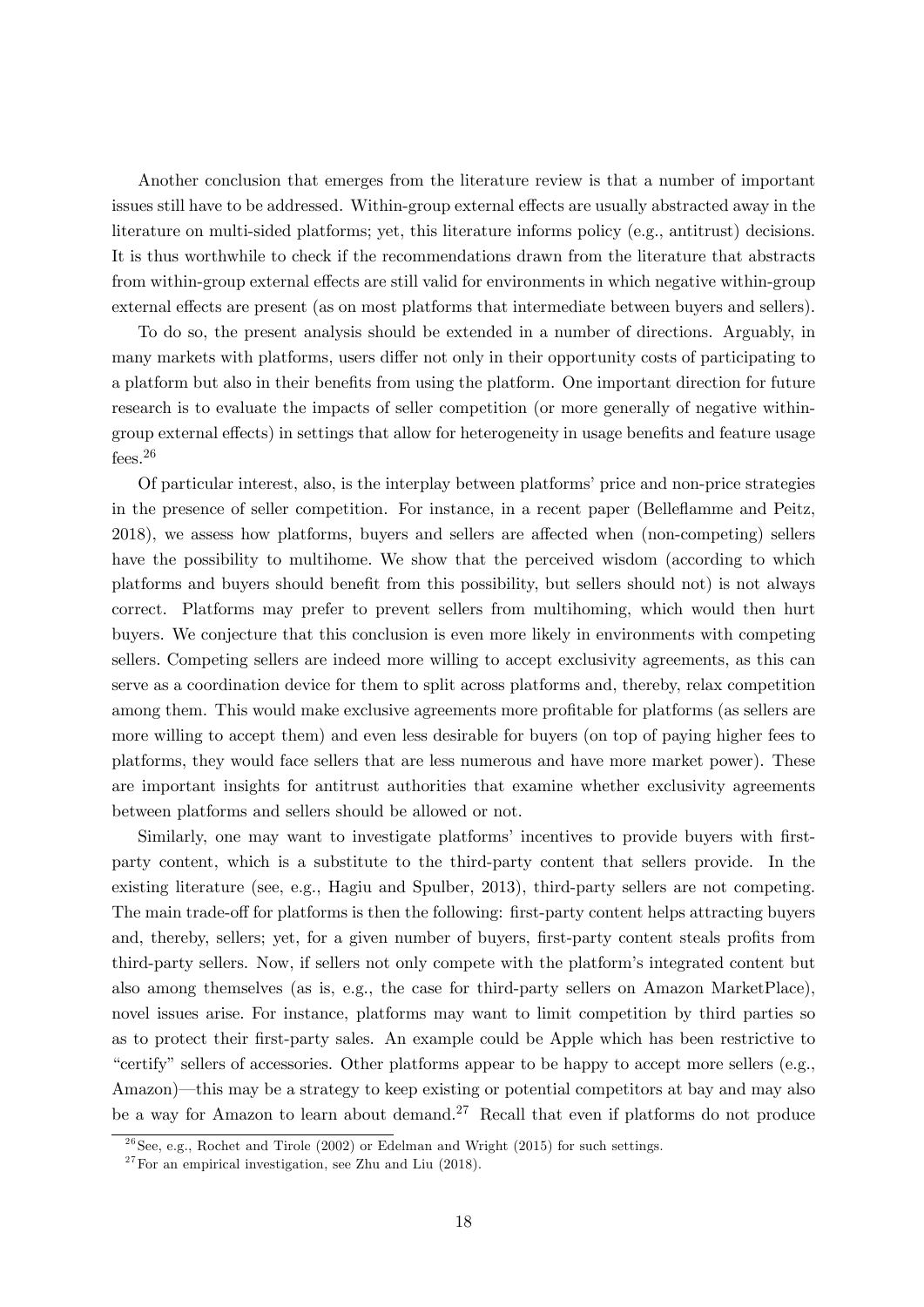their own content, they may have incentives to reduce seller competition; we have indeed shown in Sections 2 and 3 that platforms may suffer from increased seller competition. The additional insight here is that such incentives may even be reinforced when platforms compete themselves with the sellers. Platforms could then increase the horizontal differentiation between their firstparty content and the sellers' third-party content; other things being equal, such a move should make buyers better off if they value product variety. Differentiation may also be with respect to the quality of service; for instance, first-party content (physical goods) may be delivered more quickly or return policies may be more generous. Sellers may react to the provision of firstparty content, possibly also by adjusting their investment. A profit-maximizing platform must consider such issues when deciding whether to produce first-party content.<sup>28</sup>

Finally, the analysis could be extended by looking deeper into the decisions that competing sellers make and that are relevant for their interaction with buyers on a platform. In our microfoundations of the buyer-seller relationships, we used simple oligopoly models, in which sellers only choose the price or the quantity of their goods. It would be interesting to consider richer models with multi-dimensional and sequential strategies. For instance, in Belleflamme and Peitz  $(2010)$ , we study seller's incentives to invest in cost-reducing (or quality-enhancing) technologies when their trade with buyers is intermediated by platforms. This analysis is performed under the assumption that sellers offer independent products. However, if sellers offer substitutes, their investments become strategic if they are made before prices or quantities are chosen. Compared to non-strategic sellers (for instance, non-competing ones), competing sellers tend to invest more in cost-reducing technologies when the subsequent competition is in quantities and less with subsequent price competition. Insofar as cost-reducing investments by sellers increase the surplus that both, sellers and buyers, obtain from transactions, and insofar as platforms compete more fiercely for buyers and sellers when transactions are more valuable, we conjecture that more seller competition should hurt competing platforms when sellers compete in quantities, but should benefit platforms when sellers compete in prices.

As a final disclaimer, all the conjectures that we just made should be properly examined, as should other issues that we did not mention here.

# 6 Appendix

#### 6.1 Cournot example

Suppose also that each buyer has the following quadratic utility function:

$$
U(q_0; q_1, q_2, \dots, q_{n_s}) = a \sum_{k=1}^{n_s} q_k - \frac{1}{2} \left( \sum_{k=1}^{n_s} q_k^2 + \gamma \sum_{k=1}^{n_s} \sum_{g \neq k} q_k q_g \right) + q_0,
$$

where  $q_0$  is the Hicksian composite commodity (with a price normalized to 1),  $n_s$  is the number of sellers on the platform and, hence, the number of varieties of the differentiated good that

 $^{28}$  For an empirical investigation of the video game industry, see Cennamo, Gu, and Zhu (2018). For a general discussion, see Zhu (2018).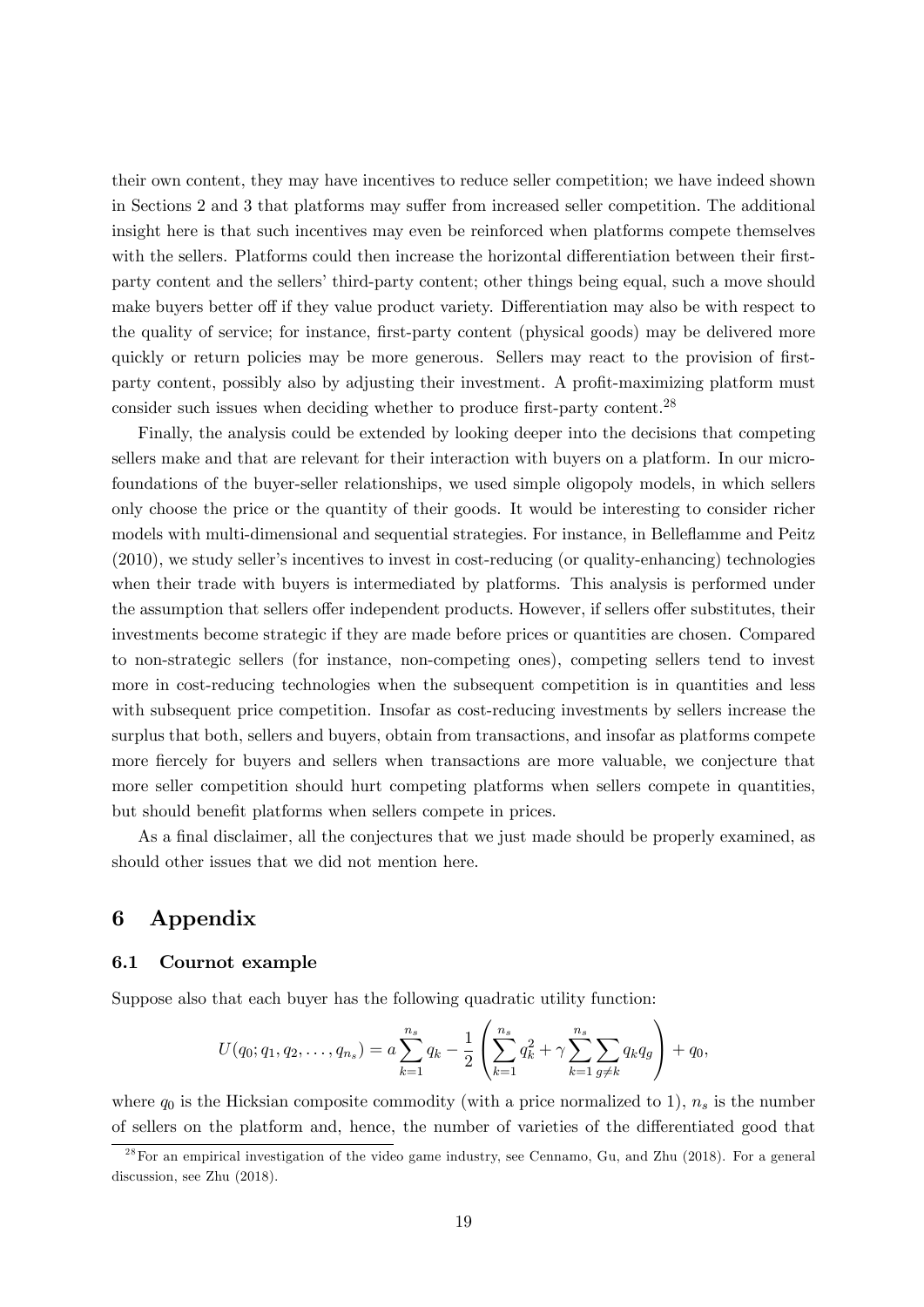the buyer has access to, and  $0 < \gamma \leq 1$  measures the strength of the substitutability among varieties (varieties are homogeneous for  $\gamma = 1$  and tend to be independent for  $\gamma \to 0$ ). The buyer maximizes her utility  $U(q_0; q_1, q_2, \ldots, q_n)$  subject to the budget constraint  $y = q_0 + \sum_{k=1}^{n_s} p_k q_k$ , which gives rise to the following inverse demand functions  $p_k = a - q_k - \gamma q_{-k}$  (with  $q_{-k} =$  $g\neq k$   $q_g$ ) for strictly positive prices and zero otherwise.<sup>29</sup> Seller k chooses its quantity  $q_k$  to maximize  $n_b (a - c - q_k - \gamma q_{-k}) q_k$ . The first-order condition yields  $2q_k = a - c - \gamma q_{-k}$ . Summing over the  $n_s$  sellers and writing Q for  $\sum_{k=1}^{n_s} q_k$ , one has  $2Q = n_s (a - c) - \gamma (n_s - 1) Q$ . Solving for Q, one obtains  $Q = n_s (a - c)/(2 + \gamma (n_s - 1))$ . By symmetry, each seller produces the same quantity at the Cournot-Nash equilibrium:  $q = Q/n_s$ . It is easily found that, at equilibrium,  $p_k - c = q$ . Setting, without loss of generality,  $a - c = 1$ , we compute the equilibrium profit for each seller as

$$
\pi(n_b, n_s) = n_b \tilde{\pi}(n_s) = n_b \frac{1}{(2 + \gamma (n_s - 1))^2}.
$$

The consumer surplus is found by plugging the equilibrium prices and quantities into  $U(\cdot)$  –  $\sum_{k=1}^{n_s} p_k q_k$ 

$$
u(n_b, n_s) = n_s \tilde{u}(n_s) = n_s \frac{(1 + \gamma (n_s - 1))}{2 (2 + \gamma (n_s - 1))^2}.
$$

#### 6.2 Comparative statics

We establish here the comparative statics results presented in Section 2.1. Let us recall the surplus functions derived in the two examples:

(Example 1) 
$$
u(n_s) = n_s \frac{(1 + \gamma (n_s - 1))}{2 (2 + \gamma (n_s - 1))^2}
$$
 and  $\pi (n_b, n_s) = n_b \frac{1}{(2 + \gamma (n_s - 1))^2}$   
\nHence,  $\tilde{u}(n_s; \gamma) + \tilde{\pi}(n_s; \gamma) = \frac{3 + \gamma (n_s - 1)}{2 (2 + \gamma (n_s - 1))^2}$   
\n(Example 2)  $u(n_s) = n_s \frac{\rho E}{c} \frac{1 - 2\rho}{n_s} \text{ and } \pi (n_b, n_s) = n_b (1 - \rho) \frac{E}{n_s}$   
\nHence,  $\tilde{u}(n_s; \rho) + \tilde{\pi}(n_s; \rho) = \frac{\rho E}{c} \frac{1 - 2\rho}{n_s} + (1 - \rho) \frac{E}{n_s}$ .

Recall also that  $0 < \gamma \leq 1$ , and  $0 < \rho < 1$ .

Our first exercise aims at identifying the sign of

$$
\frac{d\Pi}{d\mu} = n_s n_b \frac{\partial}{\partial \mu} (\tilde{u}(n_s; \mu) + \tilde{\pi}(n_s; \mu)), \text{ with } \mu = \{\gamma, \rho, \alpha\}.
$$

We compute

$$
\frac{d}{d\gamma} \left( \frac{3 + \gamma (n_s - 1)}{2 (2 + \gamma (n_s - 1))^2} \right) = -(n_s - 1) \frac{4 + \gamma (n_s - 1)}{2 (2 + \gamma (n_s - 1))^3} \le 0,
$$
\n
$$
\frac{d}{d\rho} \left( \frac{\rho E}{c} \frac{1 - 2\rho}{n_s} + (1 - \rho) \frac{E}{n_s} \right) = -\frac{E}{c\rho} (\ln n_s - \rho) n_s^{\frac{1}{2}(1 - 2\rho)} - \frac{E}{n_s} \le 0 \text{ if } c \ge 1.
$$

<sup>&</sup>lt;sup>29</sup> Income y has to be sufficiently large relative to the maximal number of sellers Z that can be active since we must have that  $y > Zpq$ ;  $y > Z(a-c)(a+c+c\gamma(Z-1))/(2+\gamma(Z-1))^2$ .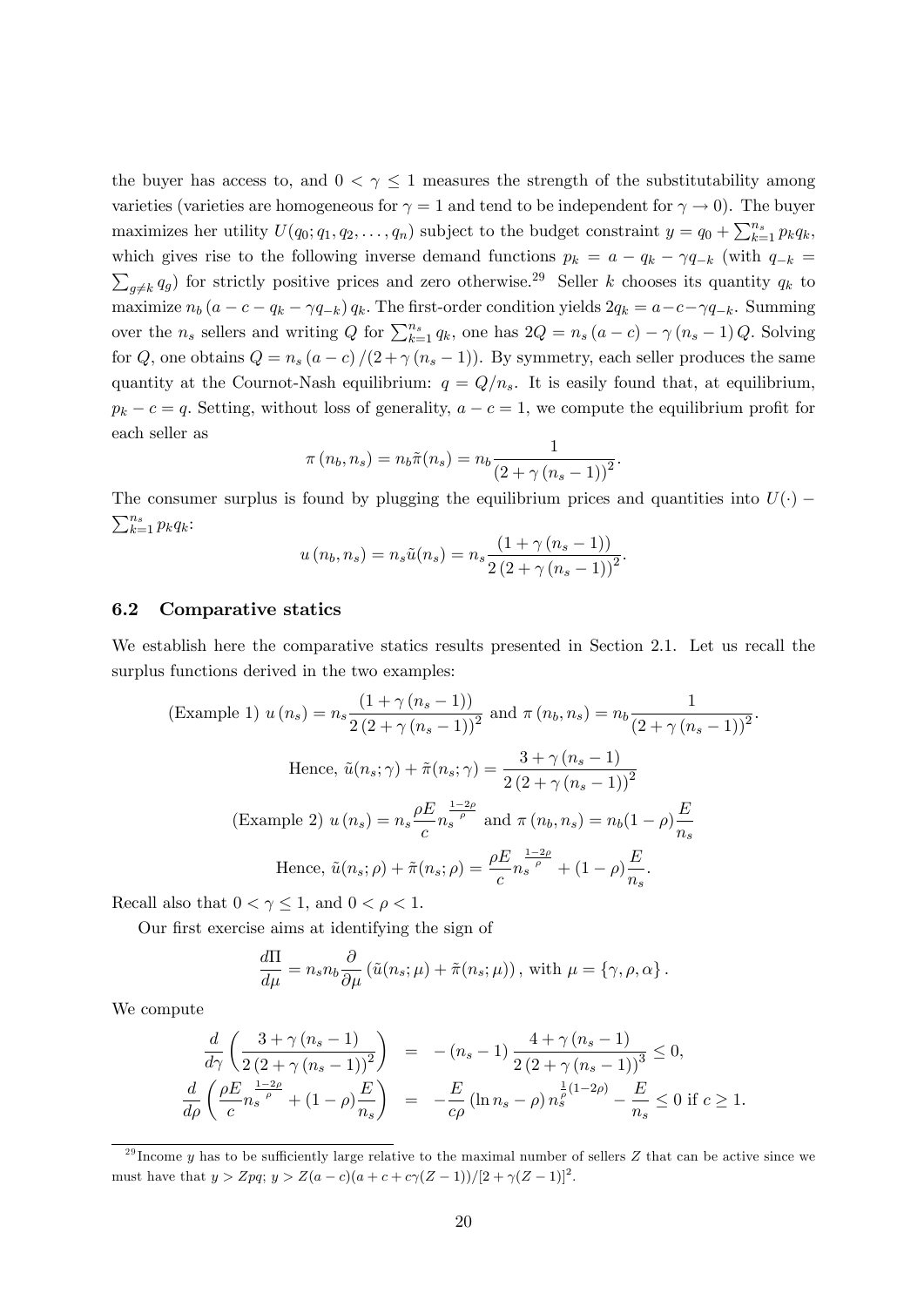For the second exercise, we look for the signs of the following expressions:

$$
sign\left(\frac{dn_b}{d\mu}\right) = sign\left(\Phi_b\right) \text{ with } \Phi_b \equiv -\frac{\partial^2 \Pi}{\partial n_b \partial \mu} \frac{\partial^2 \Pi}{\partial n_s^2} + \frac{\partial^2 \Pi}{\partial n_s \partial \mu} \frac{\partial^2 \Pi}{\partial n_b \partial n_s},
$$
  

$$
sign\left(\frac{dn_s}{d\mu}\right) = sign\left(\Phi_s\right) \text{ with } \Phi_s \equiv -\frac{\partial^2 \Pi}{\partial n_s \partial \mu} \frac{\partial^2 \Pi}{\partial n_b^2} + \frac{\partial^2 \Pi}{\partial n_b \partial \mu} \frac{\partial^2 \Pi}{\partial n_b \partial n_s}.
$$

First, we develop the various derivatives of the platform's profit (using the facts that in our examples, the buyer surplus is only a function of  $n<sub>s</sub>$  and the seller surplus is a linear function of  $n_b$ ):

$$
\frac{\partial^2 \Pi}{\partial n_b \partial \gamma} = \frac{\partial u (n_b, n_s; \gamma)}{\partial \gamma} + \frac{\partial^2 \pi (n_b, n_s; \gamma)}{\partial \gamma \partial n_b} n_s,
$$
\n
$$
\frac{\partial^2 \Pi}{\partial n_s \partial \gamma} = \frac{\partial \pi (n_b, n_s; \gamma)}{\partial \gamma} + \frac{\partial^2 u (n_b, n_s; \gamma)}{\partial \gamma \partial n_s} n_b + \frac{\partial^2 \pi (n_b, n_s; \gamma)}{\partial \gamma \partial n_s} n_s,
$$
\n
$$
\frac{\partial^2 \Pi}{\partial n_b^2} = -2,
$$
\n
$$
\frac{\partial^2 \Pi}{\partial n_s^2} = 2 \frac{\partial \pi (n_b, n_s; \gamma)}{\partial n_s} - 2 + \frac{\partial^2 u (n_b, n_s; \gamma)}{\partial n_s^2} n_b + \frac{\partial^2 \pi (n_b, n_s; \gamma)}{\partial n_s^2} n_s,
$$
\n
$$
\frac{\partial^2 \Pi}{\partial n_b \partial n_s} = \frac{\partial u (n_b, n_s; \gamma)}{\partial n_s} + \frac{\partial \pi (n_b, n_s; \gamma)}{\partial n_b} + \frac{\partial^2 \pi (n_b, n_s; \gamma)}{\partial n_b \partial n_s} n_s.
$$

In Example 1, we compute

$$
\Phi_b = -\frac{(2\gamma^2(3-\gamma)n_s^3 + \gamma(42-33\gamma+5\gamma^2)n_s^2 + 4(18+10\gamma^2-26\gamma-\gamma^3)n_s - (8-\gamma)(2-\gamma)(3-\gamma))n_b}{4(2+\gamma(n_s-1))^6} -\frac{n_s(n_s-1)(4+\gamma(n_s-1))}{(2+\gamma(n_s-1))^3},
$$
\n
$$
\Phi_s = -\frac{(4\gamma^3(6-\gamma)n_s^4 + 16\gamma^2(2-\gamma)(6-\gamma)n_s^3 + 24\gamma(2-\gamma)(10-8\gamma+\gamma^2)n_s^2 + 16(6+\gamma^2-8\gamma)(2-\gamma)^2n_s - 4(8-\gamma)(2-\gamma)^3)n_b}{4(2+\gamma(n_s-1))^6} -\frac{n_s(n_s-1)(6-5\gamma+\gamma(\gamma+(1-\gamma)n_s))(4+\gamma(n_s-1))}{4(2+\gamma(n_s-1))^6}.
$$

To show that  $\Phi_b < 0$ , note that the numerator of the first fraction is an increasing function of  $n_s$ ; it reaches thus its lowest value for  $n_s = 1$ , where it is equal to  $8(3 - 2\gamma) > 0$ . As the second fraction is positive, the whole term is negative. We proceed in the exact same way to show that  $\Phi_s < 0$ ; here, the numerator of the first fraction evaluated at  $n_s = 1$  is equal to  $128n_b > 0$ .

In Example 2, we compute

$$
\Phi_b = -\frac{1}{\rho} E^{\frac{n_s^2}{B}} E_{n_b} (1-\rho)(1-\rho+\ln n_s) + cn_s^{\frac{1+\rho}{\rho}} \left( E_{n_b} (1-\rho)(\ln n_s + 2\rho - 1) + 2n_s^2 (\ln n_s - \rho) \right) + c^2 \rho n_s^2 (2n_s^2 + E(1-\rho)n_b)}{c^2 n_s^4},
$$
\n
$$
\Phi_s = -E^{\frac{\rho E n_s^{\frac{2}{\rho}} (1-\rho)(\ln n_s - \rho) + cn_s^{\frac{1+\rho}{\rho}} (2(1-\rho)n_b \ln n_s + \rho^2(1-\rho)E + 2\rho^2 n_b) + 2c^2 \rho^2 n_b n_s^2}{c^2 \rho^2 n_s^3}.
$$

It is easily seen that both  $\Phi_b$  and  $\Phi_s$  are negative for  $n_s \geq 3$  (as  $\ln n_s > \rho$  in this case). For  $n_s = 1, 2$ , a sufficiently large value of c guarantees that  $\Phi_b, \Phi_s < 0$ .

In sum, we have shown that  $dn_s/d\mu < 0$  and  $dn_b/d\mu < 0$  in both examples.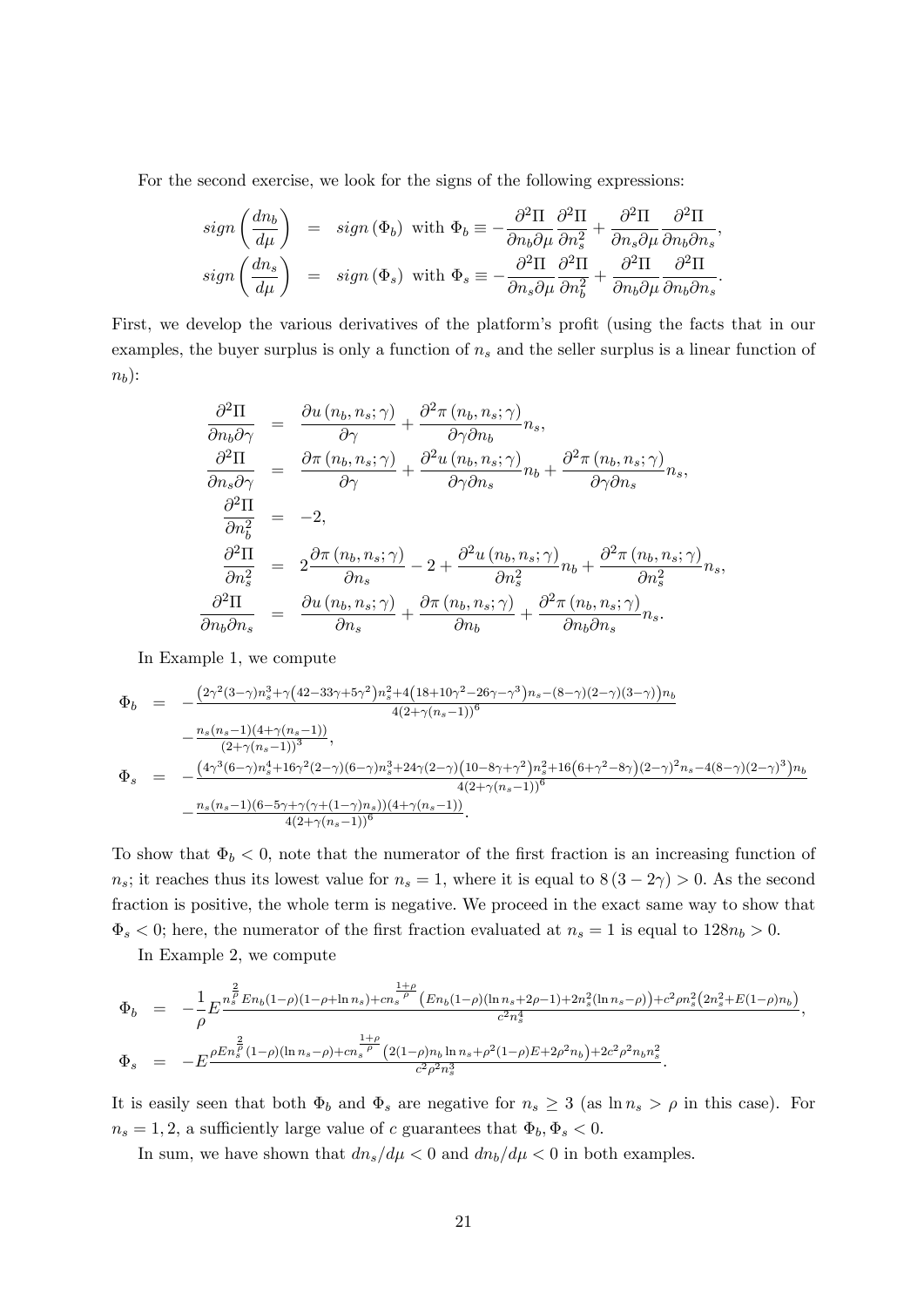## References

- [1] Ambrus, A. and R. Argenziano (2009). Asymmetric Networks in Two-sided Markets. American Economic Journal: Microeconomics 1, 17-52.
- [2] Armstrong, M. (2006). Competition in Two-sided Markets. Rand Journal of Economics 37, 668-691.
- [3] Ater, I. (2015). Vertical Foreclosure Using Exclusivity Clauses: Evidence from Shopping Malls. Journal of Economics & Management Strategy 24, 620-642.
- [4] Augereau, A., S. Greenstein and M. Rysman (2006). Coordination versus Differentiation in a Standards War: 56K Modems. Rand Journal of Economics 37, 887-909.
- [5] Belleáamme, P., N. Omrani and M. Peitz (2015). The Economics of Crowdfunding Platforms. Information Economics and Policy  $33$ ,  $11-28$ .
- [6] Belleáamme, P. and M. Peitz (2010). Platform Competition and Seller Investment Incentives. European Economic Review  $54, 1059-1076$ .
- [7] Belleflamme, P. and M. Peitz (2018). Platform Competition: Who Benefits from Multihoming? International Journal of Industrial Organization. Published online: 6 April 2018. https://doi.org/10.1016/j.ijindorg.2018.03.014.
- [8] Belleáamme, P. and E. Toulemonde (2009). Negative Intra-Group Externalities in Twosided Markets. International Economic Review 50, 245–272.
- [9] Belleflamme, P. and E. Toulemonde (2016). Who Benefits from Increased Competition among Sellers on B2C Platforms? Research in Economics 70, 741-751.
- [10] Caillaud, B. and B. Jullien (2003). Chicken and Egg: Competition among Intermediation Service Providers. Rand Journal of Economics 34, 521–552.
- [11] Cennamo, C., Gu, Y., and F. Zhu (2018). Value Co-creation and Capture in Platform Markets: Evidence from a Creative Industry. Working paper.
- [12] Chen, Y. and C. He (2011). Paid Placement: Advertising and Search on the Internet. Economic Journal 121, F309-F328.
- [13] Church, J. and N. Gandal (1992). Network Effects, Software Provision, and Standardization. Journal of Industrial Economics 40, 85–103.
- [14] Damiano, E. and H. Li (2008). Competing Matchmaking. Journal of the European Economic Association 6, 789-818.
- [15] Dudey, M. (1990). Competition by Choice: The Effect of Consumer Search on Firm Location Decisions. American Economic Review 80, 1092-1104.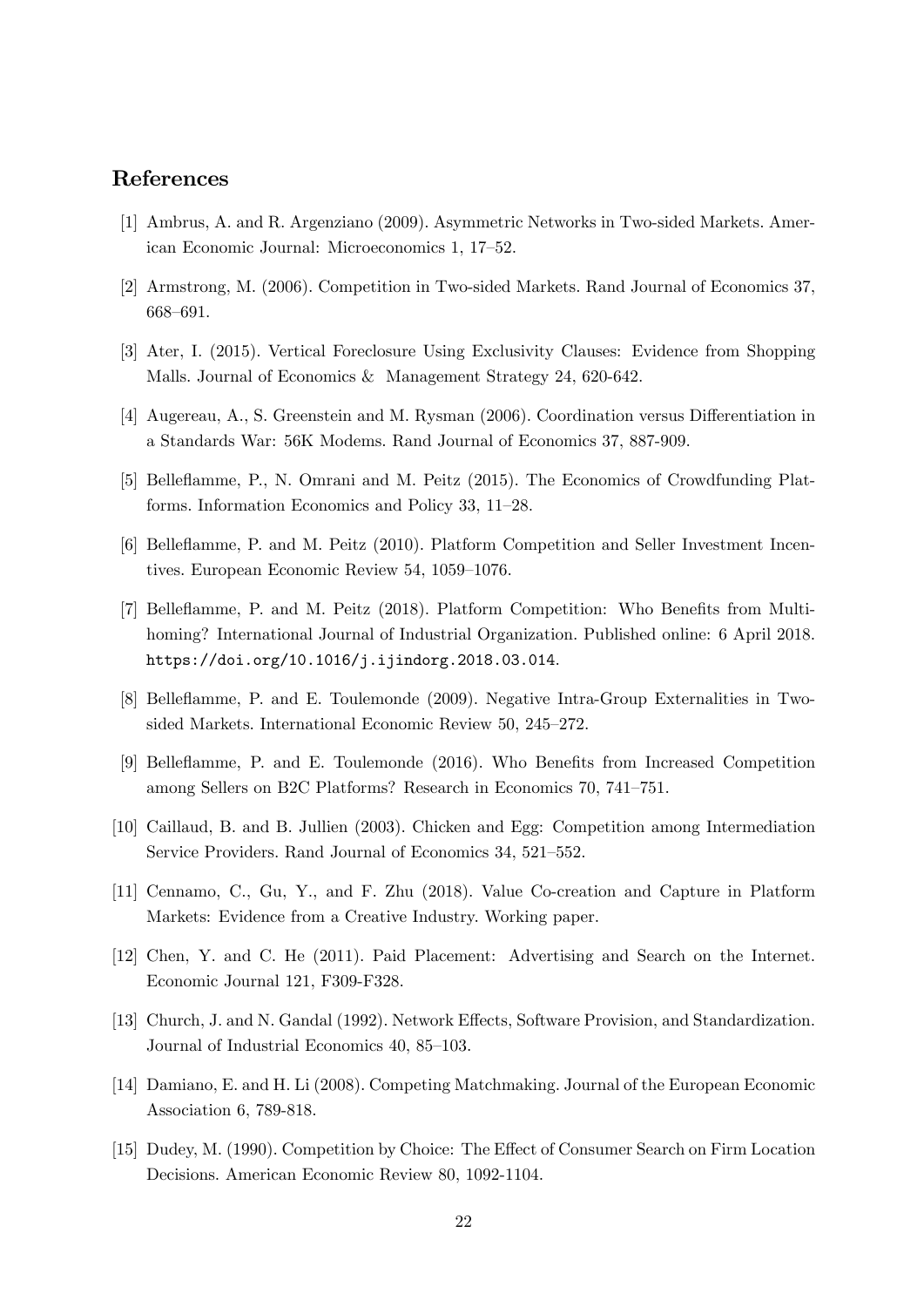- [16] Dukes, A. and E. Gal-Or (2003). Negotiations and Exclusivity Contracts for Advertising. Marketing Science 22, 222-245.
- [17] Edelman, B. and J. Wright (2015). Price Coherence and Excessive Intermediation. The Quarterly Journal of Economics 130, 1283–1328.
- [18] Eliaz, K. and R. Spiegler (2011). A Simple Model of Search Engine Pricing. Economic Journal 121, F329-F339.
- [19] Ellison, G. and D. Fudenberg (2003). Knife-Edge or Plateau: When Do Market Models Tip? Quarterly Journal of Economics 118, 1249–1278.
- [20] Ellison, G., D. Fudenberg and M. Möbius (2004). Competing Auctions. Journal of the European Economic Association 2, 30–66.
- [21] Gabszewicz, J. and X. Wauthy (2014). Vertical Product Differentiation and Two-Sided Markets. Economics Letters 123, 58–61.
- [22] Galeotti, A. and J.L. Moraga-Gonzalez (2009). Platform Intermediation in a Market for Differentiated Products. European Economic Review 53, 417-428.
- [23] Gehrig, T.  $(1998)$ . Competing Markets. European Economic Review 42, 277–310.
- [24] Goos, M., P. Van Cayseele and B. Willekens (2013). Platform Pricing in Matching Markets. Review of Network Economics 12, 437-457.
- [25] Grossman, G.M. and C. Shapiro (1984). Informative Advertising with Differentiated Products. Review of Economic Studies 51, 63-81.
- [26] Hagiu, A. (2009). Two-Sided Platforms: Product Variety and Pricing Structures. Journal of Economics and Management Strategy 18, 1011–1043.
- [27] Hagiu, A. and B. Jullien (2011). Why do Intermediaries Divert Search? RAND Journal of Economics 42, 337-362.
- [28] Hagiu, A. and D. Spulber (2013). First-Party Content and Coordination in Two-Sided Markets. Management Science 59, 933–949.
- [29] Halaburda, H., M. J. Piskorksi and P. Yilidrim (2017). Competing by Restricting Choice: The Case of Search Platforms. Management Science. Published Online: 21 July 21 2017. https://doi.org/10.1287/mnsc.2017.2797.
- [30] Karle, H., M. Peitz and M. Reisinger (2017). Segmentation versus Agglomeration: Competition between Platforms with Competitive Sellers. University of Mannheim Discussion Paper.
- [31] Lin, M., R. Wu and W. Zhou (2016). Two-Sided Pricing and Endogenous Network Effects. Mimeo. Available at http://dx.doi.org/10.2139/ssrn.2426033.